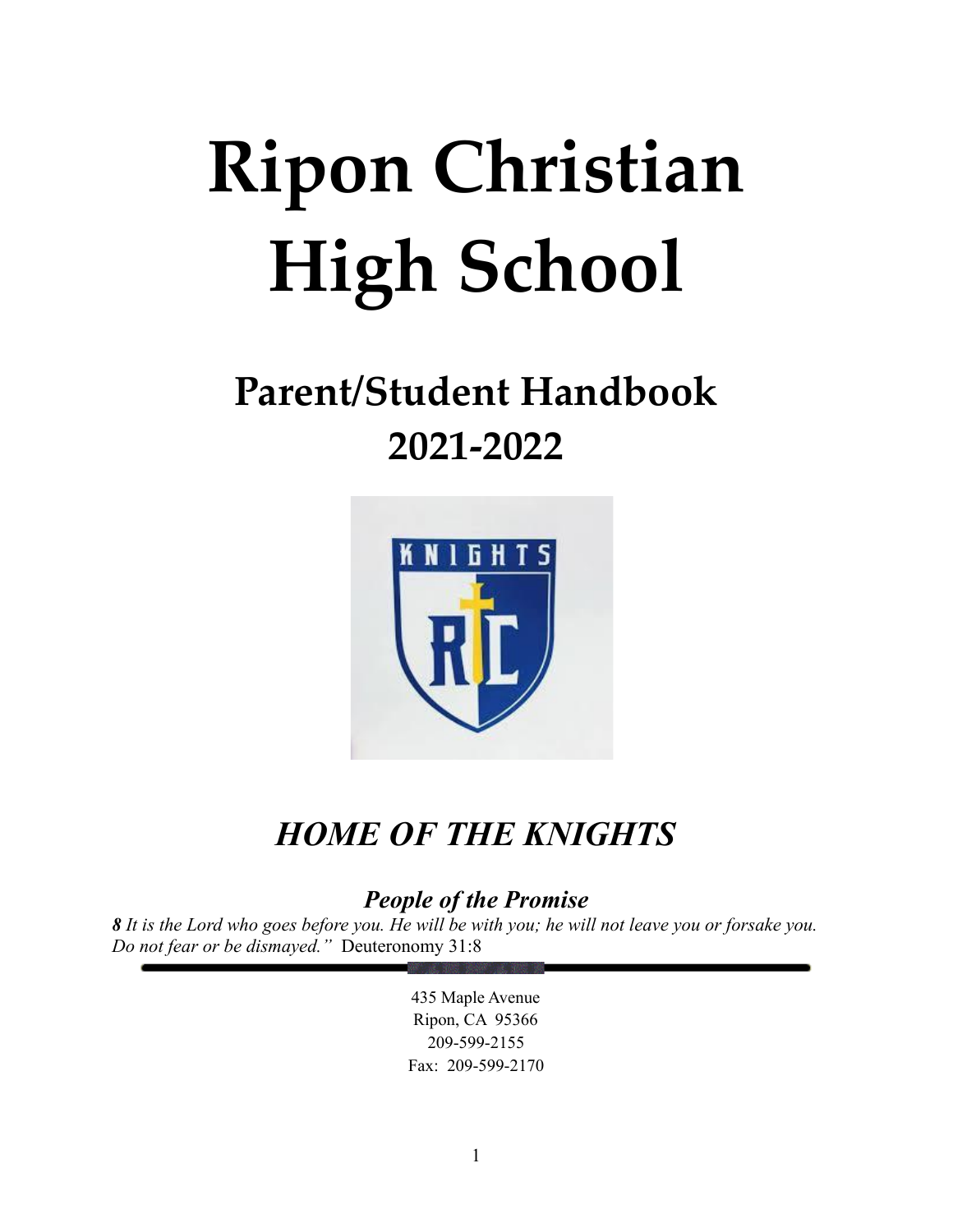## **Table of Contents**

| Welcome                                                  | Page 5  |
|----------------------------------------------------------|---------|
| <b>Mission Statement</b>                                 | Page 6  |
| <b>Basis of Instruction</b>                              | Page 6  |
| <b>Accreditation</b>                                     | Page 7  |
| <b>School Information</b>                                | Page 7  |
| History                                                  | Page 7  |
| Our Campus                                               | Page 7  |
| Our Faculty                                              | Page 7  |
| Our Program                                              | Page 7  |
| Mascot and School Colors                                 | Page 8  |
| <b>Student / Parent Responsibilities</b>                 | Page 8  |
| RCHS Students are expected to                            | Page 8  |
| <b>Authority of School Officials During School Hours</b> | Page 9  |
| <b>Bell Schedule</b>                                     | Page 9  |
| <b>Academics</b>                                         | Page 10 |
| <b>Achievement Testing</b>                               | Page 10 |
| <b>Specific Testing</b>                                  | Page 10 |
| Counseling                                               | Page 10 |
| Class Scheduling and Changes to Schedule                 | Page 10 |
| Final Exams                                              | Page 10 |
| <b>Grading Policy</b>                                    | Page 11 |
| <b>Report Cards</b>                                      | Page 11 |
| ParentsWeb Account                                       | Page 11 |
| Graduation and Commencement Participation Requirements   | Page 12 |
| Curriculum Requirements for Graduation                   | Page 12 |
| Early Release / Late Arrival                             | Page 12 |
| <b>Attendance</b>                                        | Page 13 |
| <b>Procedures Regarding Attendance</b>                   | Page 13 |
| Absences                                                 | Page 13 |
| <b>Excused Absence</b>                                   | Page 13 |
| Truant                                                   | Page 13 |
| <b>Total Absences</b>                                    | Page 13 |
| Tardies                                                  | Page 14 |
| Permission to Leave Class                                | Page 14 |
| <b>Physical Education Classes</b>                        | Page 14 |
| Excuses                                                  | Page 14 |
| Uniforms                                                 | Page 14 |
| Lockers                                                  | Page 14 |
| Leaving School                                           | Page 14 |
| Closed Campus                                            | Page 15 |
| <b>Student Area</b>                                      | Page 15 |
| <b>Student Life</b>                                      | Page 16 |
| <b>School Hours</b>                                      | Page 16 |
| <b>Parent-Teacher Conferences</b>                        | Page 16 |
| <b>School Safety Procedures</b>                          | Page 16 |
| <b>Library Services</b>                                  | Page 16 |
| Service Hours                                            | Page 16 |
| Chapel                                                   | Page 17 |
| <b>Lunch Procedures</b>                                  | Page 18 |
| Food During Class                                        | Page 18 |
| Textbooks                                                | Page 18 |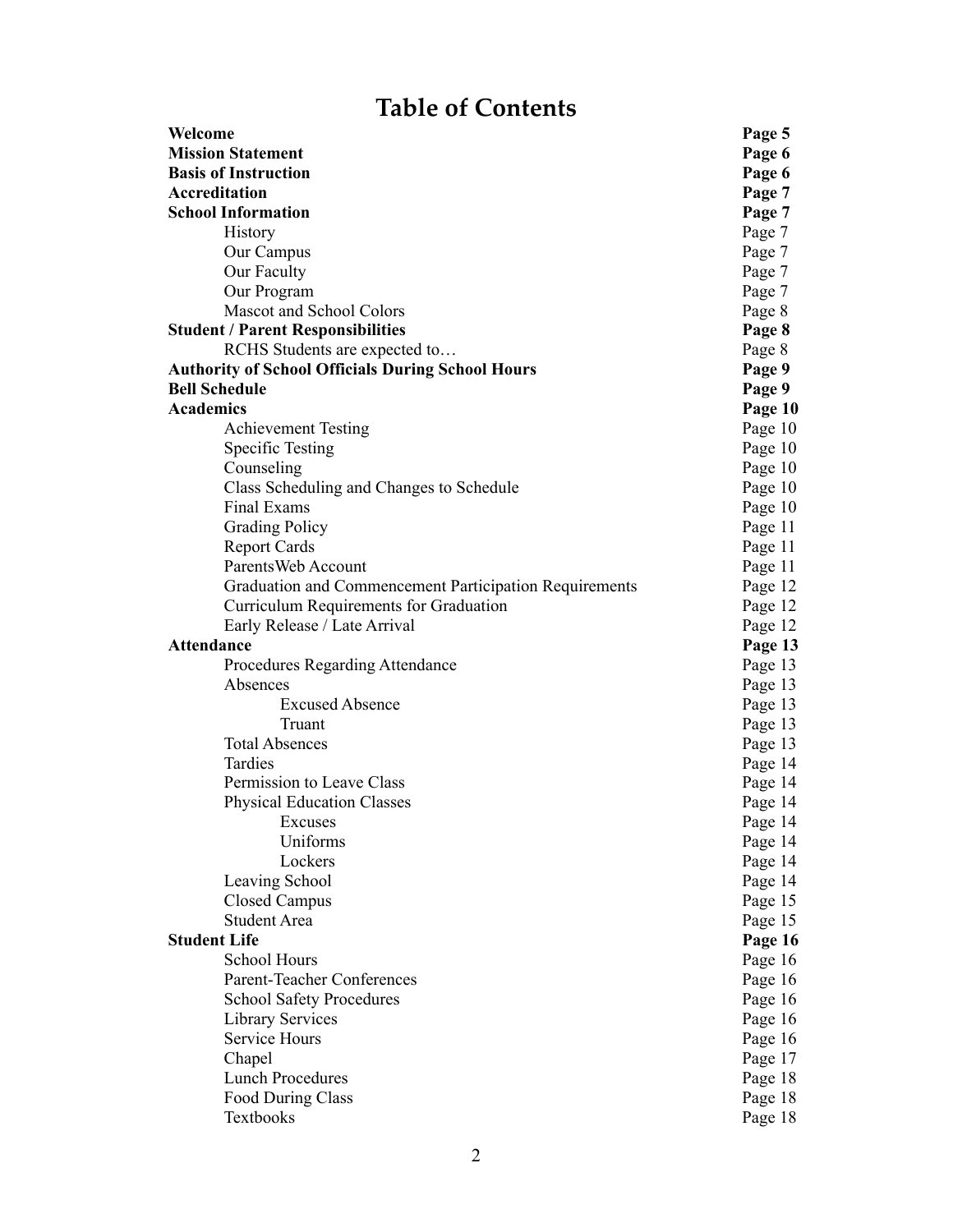| <b>Identification Cards</b>                                             | Page 18 |
|-------------------------------------------------------------------------|---------|
| Lockers                                                                 | Page 18 |
| Skateboards                                                             | Page 18 |
| Driving to School                                                       | Page 18 |
| Public Displays of Affection (PDA)                                      | Page 19 |
| Sickness or Injury                                                      | Page 19 |
| Communication                                                           | Page 20 |
| Cell Phones                                                             | Page 20 |
| MP3 Players, Radios, Walkmans, etc.                                     | Page 20 |
| <b>Work Permits</b>                                                     | Page 20 |
| <b>Policies</b>                                                         | Page 21 |
| <b>Exam Exemption Policy</b>                                            | Page 21 |
| Senior Exam Exemptions                                                  | Page 21 |
| Policy on Violence                                                      | Page 21 |
| <b>Anti-Harassment Policy</b>                                           | Page 21 |
| <b>Sexual Harassment Policy</b>                                         | Page 22 |
| Student Search and Seizure Policy                                       | Page 22 |
| Use of Contraband Detection Dogs Policy                                 | Page 23 |
| Illegal Drugs and Alcohol Policy                                        | Page 23 |
| <b>Tobacco Policy</b>                                                   | Page 24 |
| <b>Student Discipline</b>                                               | Page 25 |
| <b>Behavioral Notices</b>                                               | Page 25 |
| Detentions                                                              | Page 25 |
| Saturday School                                                         | Page 25 |
| Suspension and Expulsion                                                | Page 25 |
| <b>Student Conduct</b>                                                  | Page 26 |
| Dress Code                                                              | Page 26 |
| Honesty                                                                 | Page 27 |
| Plagiarism                                                              | Page 27 |
| Care of School Property                                                 | Page 28 |
| <b>Bus Behavior</b>                                                     | Page 28 |
| <b>Busing Guidelines</b>                                                | Page 28 |
| Foggy Day Bus Procedure                                                 | Page 28 |
| <b>Emergency School Closing</b>                                         |         |
| <b>Emergency Drills</b>                                                 | Page 29 |
|                                                                         | Page 29 |
| Computer Use                                                            | Page 29 |
| <b>Internet Access</b>                                                  | Page 29 |
| Internet Usage                                                          | Page 29 |
| <b>Extra-Curricular Activities</b>                                      | Page 30 |
| <b>Student Extra-Curricular Activities</b>                              | Page 30 |
| <b>Concert Behavior</b>                                                 | Page 30 |
| <b>Class Fundraising</b>                                                | Page 30 |
| <b>Extra-Curricular Athletics</b>                                       | Page 31 |
| State (CIF) Eligibility Requirements (for athletes only)                | Page 31 |
| RCHS Eligibility Requirements for Extra-Curricular Activ. and Athl.     | Page 31 |
| Extra-Curricular / Athletic Conduct and Participation Responsibilities  | Page 32 |
| <b>Student Participants and School Responsibility</b>                   | Page 33 |
| Equipment                                                               | Page 33 |
| Activities / Games / Transportation / Auto Insurance / Liability Waiver | Page 33 |
| <b>Athletic Physicals</b>                                               | Page 34 |
| <b>Accident Insurance</b>                                               | Page 34 |
| Quitting an Activity                                                    | Page 34 |
| Athletics – Illegal Drugs and Alcohol Policy                            | Page 34 |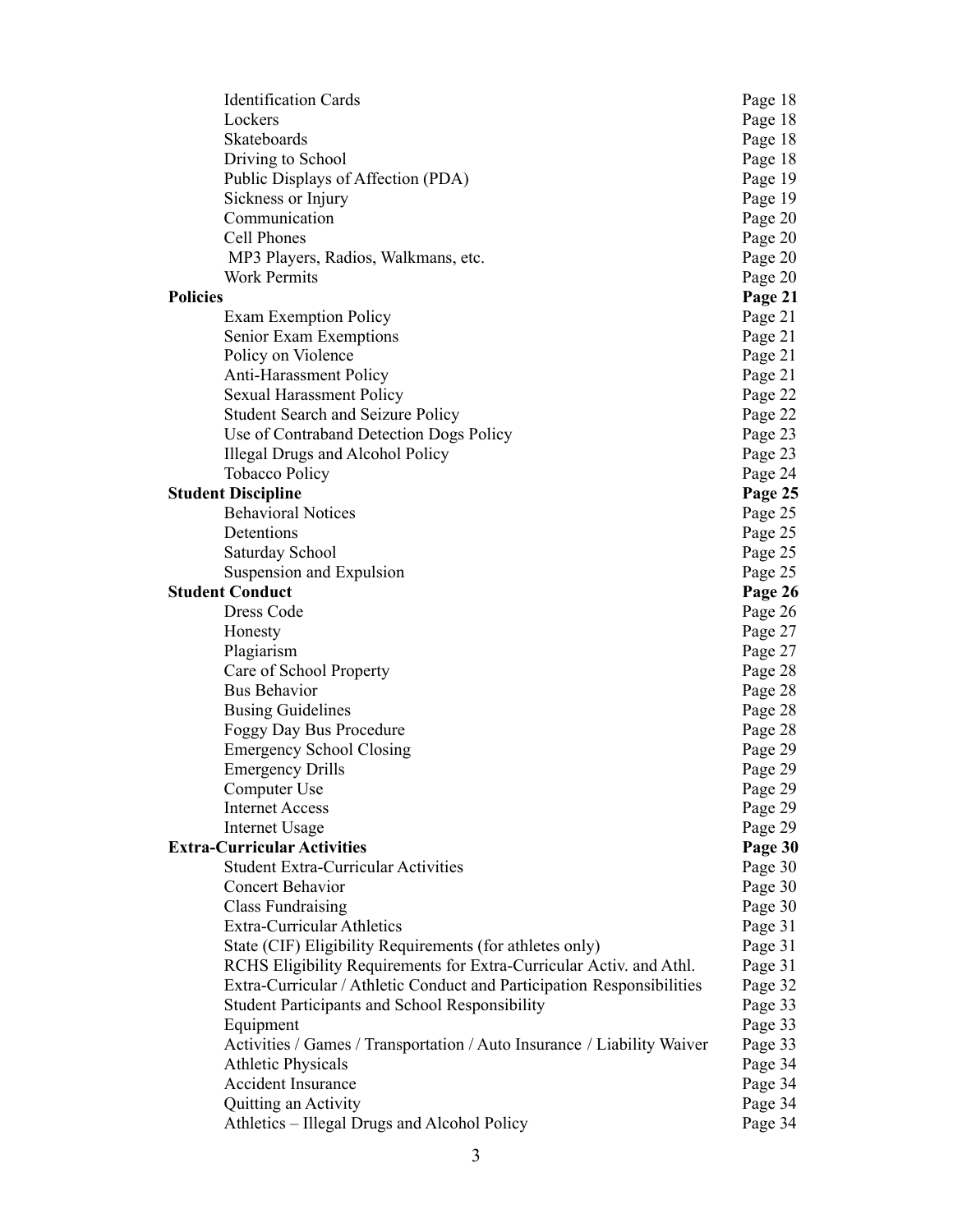Athletics – Tobacco Policy Page 34 Criteria for earning a RCHS Letter/Award Page 34 **Liability Waiver (to be turned in to the office) Page 36**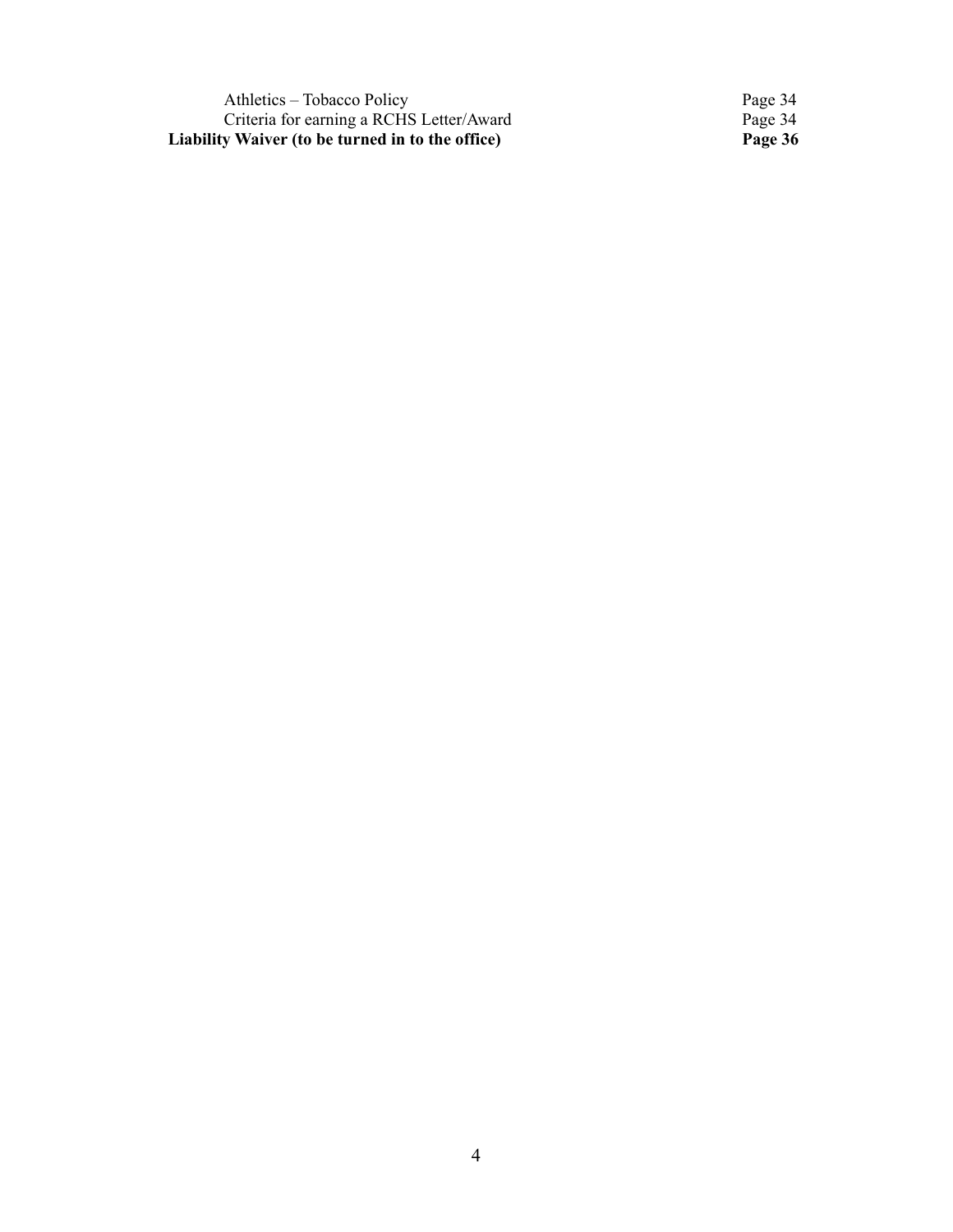#### Ripon Christian High School Administration

Mr. Eric Segaar, Superintendent Mr. Joe Venema, Upper School Principal Ms. Mari Schuller & Mrs. Renae Goslinga, School Counselors Mr. Kevin Tameling, Athletic Director & Dean of Students Mrs. Lori McGovern/Mrs. Jami Vander Weide, HS Office Staff

**The 2021-2022 RCHS Handbook determines all preceding handbooks null and void.**

#### Welcome to Ripon Christian High School!

Our goal at RCHS is to educate the whole student-academically, spiritually and physically. We strive to equip each unique student to make a difference in the world for Jesus Christ. We have approximately 200 students in  $9<sup>th</sup>$  through 12<sup>th</sup> grade – large enough to offer a wide variety of opportunities, yet small enough that students can be involved in more than just one extracurricular activity. Ripon Christian equips a wide range of students to successfully achieve their goals.

Following the reformed tradition of education, we believe and teach how God is actively involved in every subject and facet of life. Students take a one semester Bible course each year, and attend chapel weekly with student-led worship and inspiring guest speakers. Nearly 88% of our student body participates in extracurricular activities such as athletics, clubs, vocal groups, and drama. Our graduation requirement that each student performs at least 80 hours of community service during their four years of high school helps students to understand and appreciate the importance of sharing God's love through meaningful service. We offer many avenues of service to develop habits and patterns of servant hood which are important Christian virtues.

We hope you find this Parent/Student Handbook helpful and informative. It is designed to provide a reference to answer most of the common questions parents and students ask. It is important that both you and your student familiarize yourselves with this handbook. Once you have read the handbook, please SIGN and RETURN the Parent/Student Handbook Verification Form, and the Liability Waiver form by

May God bless you throughout this school year!

 $\mathcal{L}_\text{max}$  and  $\mathcal{L}_\text{max}$  and  $\mathcal{L}_\text{max}$  and  $\mathcal{L}_\text{max}$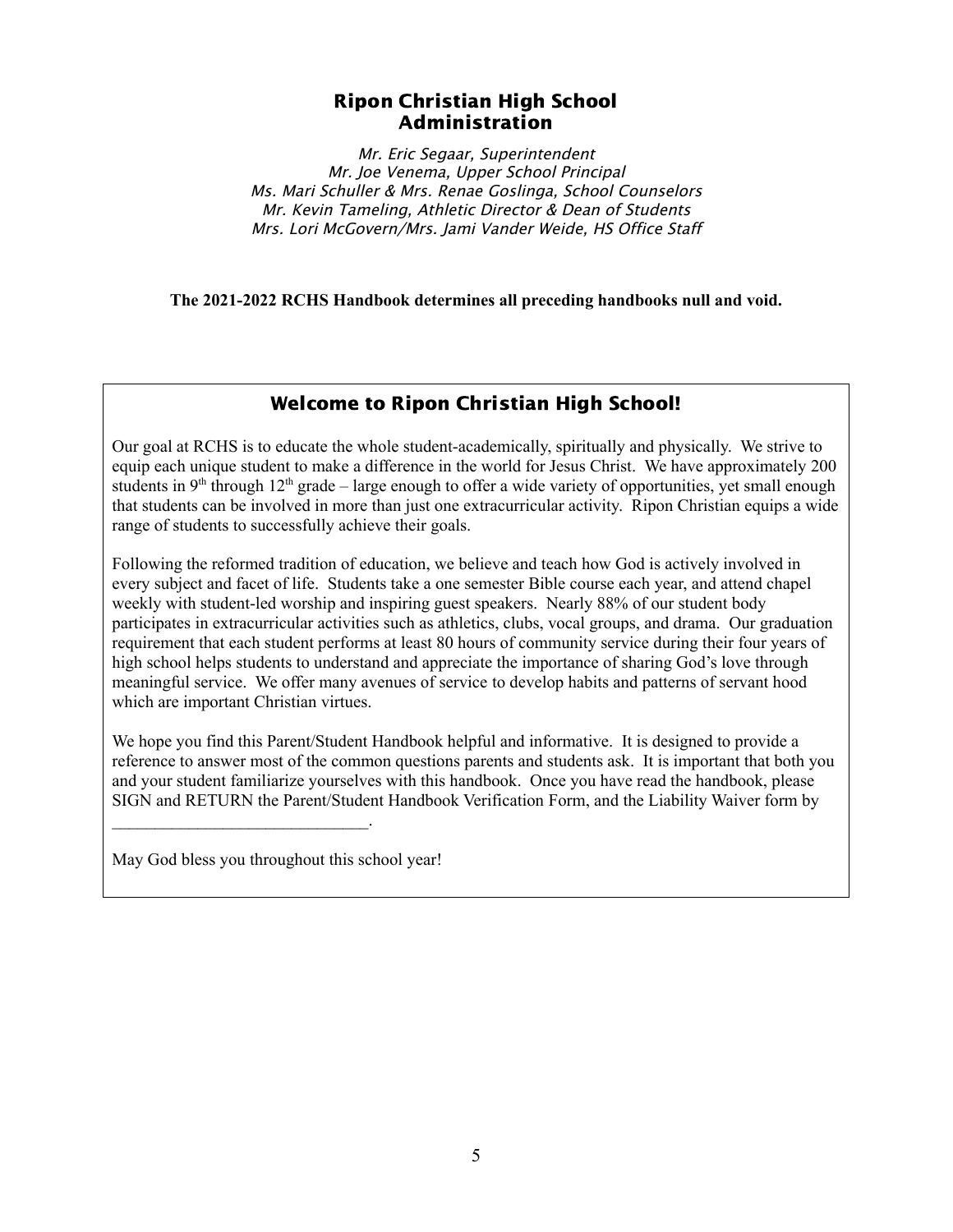## Mission Statement

The mission statement of Ripon Christian Schools is as follows:



*The Ripon Christian School Board of Trustees, administration, faculty, and parents work together and expect the following "learning results" from Ripon Christian High School students/graduates.*

#### **1) Reaching for academic excellence**

- A. Comprehend and evaluate both expository and creative material including the written word, music, art, and drama.
- B. Think competently, critically, and creatively with numbers and ideas for problem solving and decision-making.
- C. Communicate with clarity, creativity, confidence, and integrity in writing, speaking, and other forms of expression.
- D. Collaborate with peers to problem solve and share ideas.
- E. Develop proficiency in assessing and analyzing information efficiently and critically, using it accurately and ethically.
- F. Demonstrate efficient work and organizational skills to create independent learners.

#### **2) Connecting faith and learning**

- A. Learn the Biblical worldview from the Reformed perspective.
- B. Articulate and defend a Reformed Biblical worldview.
- C. Acknowledge God's creative and sustaining hand in nature and human history.
- D. Identify what is important for physical, emotional, and spiritual health.

#### **3) Serving God and others in His world**

- A. Develop social skills for positive human relationships that cross cultures and age levels.
- B. Share and defend their Christian faith openly.
- C. Care for God's world by applying learned Biblical principles and knowledge.

Revised 6/8/09, 9/27/10, 11/22/10, 11/4/13. 11/12/14, 1/21/16, 3/2/16, 8/8/16, 10/24/16

### **BASIS OF INSTRUCTION**

In line with the mission stated above, it is the objective of RCS:

- A. To prepare students as an image-bearer of God for meaningful participation in society.
- B. To make each student see their life-task in the context of the Kingdom of Christ.
- C. To guide each student in their understanding of the total commitment to Christ, affecting all areas and relationships in life.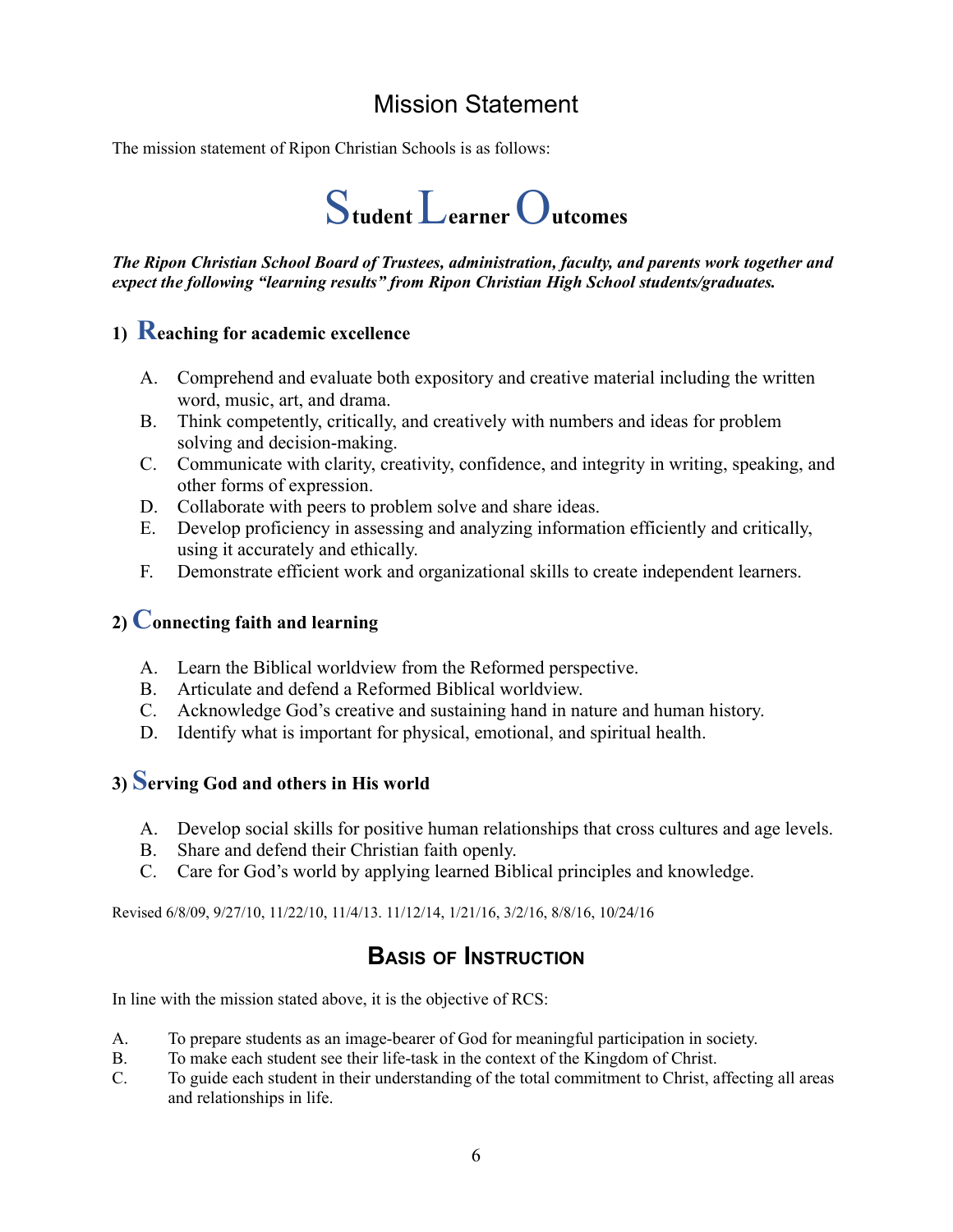Ripon Christian is Biblically based and subscribes to the three forms of unity that are part of the Reformed tradition: The Heidelberg Catechism, The Belgic Confession, and the Canons of Dort. We believe that the Bible teaches that God has established a special relationship or covenant with Christians that affects the education of the child. Christian parents bear the responsibility of instructing their children in God's truth that touches every realm, sphere, and activity of life. RCS works in concert with the home and the church to help with this very important task. The partnership of the Christian home, church, and school is a formidable team! Parents and students are required to belong and regularly attend a Bible believing church.

RCS has a Biblically based curriculum that confronts students with the important realities of life and challenges them to evaluate those realities in light of the eternal principles taught in the Bible. As image bearers, students are encouraged to develop their God-given abilities to the highest potential.

## **ACCREDITATION**

Ripon Christian High School is fully accredited by the Western Association of Schools and Colleges (WASC) and is a member of Christian Schools International (CSI) and ACSI (Association of Christian Schools International).

## **SCHOOL INFORMATION**

#### **History**

In 1928, Christian parents from several local Reformed churches joined together to provide the Christian community with quality Christ-centered education. Their vision, embraced by parents throughout the years, has resulted in the Ripon Christian Schools, that are, with God's blessing, still in operation today. **Our Campus**

Located along Maple Avenue, the campus includes classroom centers for Preschool through Grade 12, two gyms, a music building and a Performing Arts Center. Well-maintained ball fields and play areas create a park-like setting.

#### **Our Faculty**

The faculty at RCS is a dedicated group of caring and qualified professionals. All instructors are graduates of accredited colleges or universities and many also have advanced degrees. Each one is employed on the basis of their own personal profession of their faith, commitment to educational excellence in their teaching, and a willingness to give of themselves for the development of their students.

#### **Our Program**

Ripon Christian High School is widely recognized for its strong college preparatory program, excellent arts programs, and competitive sports teams. Recognizing the uniqueness of each student's aptitudes and abilities, both pre-college and general education curricula are offered so that graduates gain the tools necessary to live a fulfilled and informed life of obedience to God both at college and in the work world. At RCHS, your student will find:

- A. A comprehensive list of elective courses
- B. Spiritual growth through weekly chapels and service opportunities
- C. Guidance counseling for academic and vocational planning
- D. Science and technology labs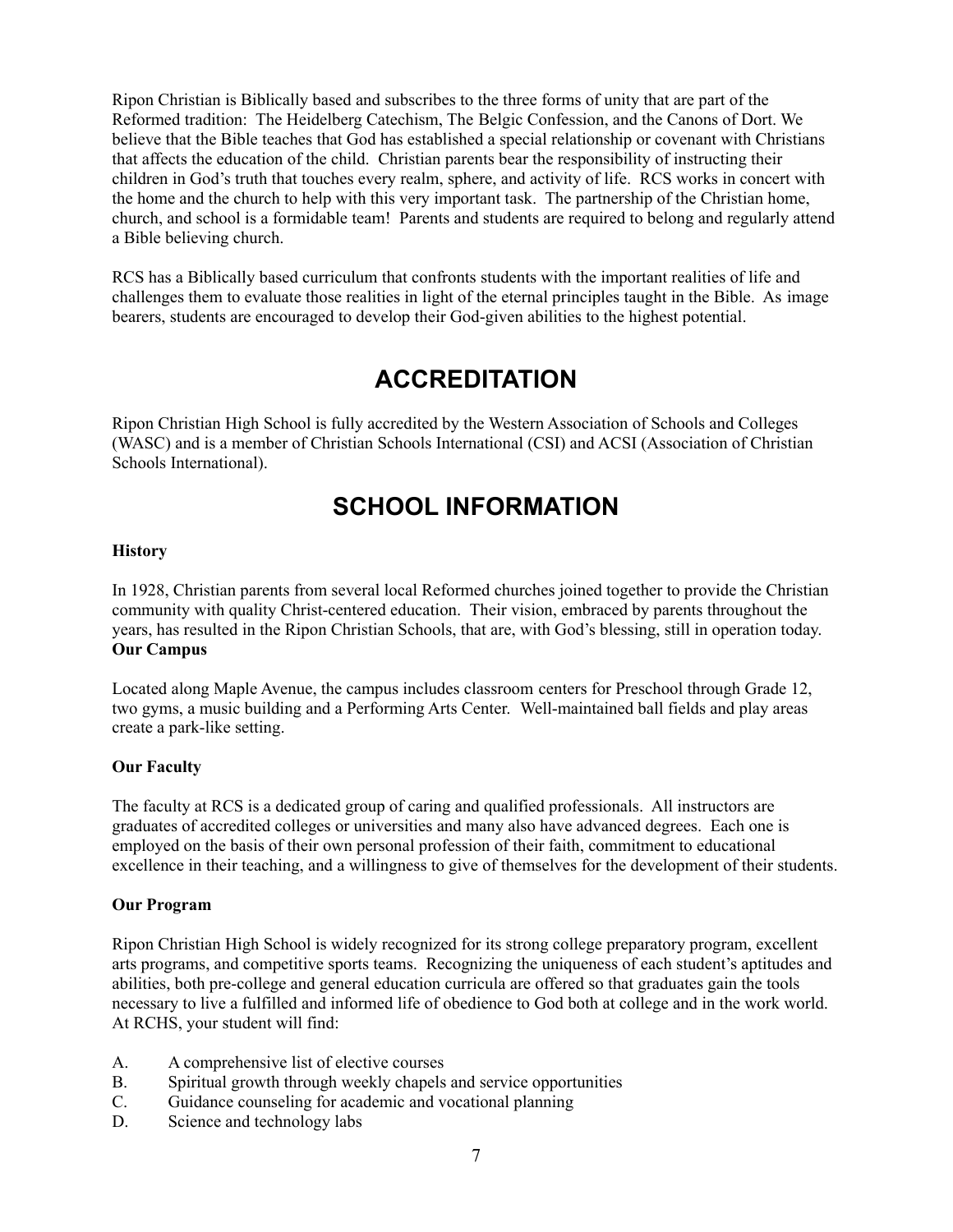- E. Large library with extensive research capabilities
- F. Music building and performing arts center
- G. Art room and Industrial Arts complex with state of the art equipment

The University of California, the California State University system, and the community/junior college system approve all college prep curricula. RCHS curriculum is in alignment and approved by UC and CSU schools.

RCHS endeavors to ensure that all students will graduate with the academic and social skills needed to become self-reliant, positive, productive Christian citizens and life-long learners of Biblical truth and the world around us.

#### **Mascot and School Colors**

The "Knight" is our mascot and our colors are blue and gold.

## **STUDENT / PARENT RESPONSIBILITIES**

Ripon Christian recognizes that the parents are accountable before God for the nurturing of their children in the ways of the Lord. The school sees itself as an extension of the home. The home, church, and school are partners in helping the students grow in discipleship, establish relationships, and live in obedience to God's Word. Therefore, as a partnership in ministry, Ripon Christian is dependent on the family communication with the school. There are a number of procedures that have been instituted at Ripon Christian High School to promote a dialogue between parents and teachers. Parents are expected to respond to school communications promptly, to use the information below to contact the school/teachers, and to track student academic and behavioral progress throughout the year.

- A. Each teacher has an email address. Email address: first initial, plus last [name@rcschools.com](mailto:name@rcschools.com) (i.e. esegaar@rcschools.com).
- B. ParentsWeb can be accessed through the school website at www.rcschools.com. All parents should have a ParentsWeb account. If you do not have one, please contact Lori McGovern in the high school office to receive an account number and directions for use.
- C. Teachers can also be reached through their voice mail at school.

#### **RCHS Students are expected to . . .**

- Be respectful of the Bible as it is the inspired Word of God
- Be respectful of all administration, teachers, office staff, and other staff employed by RCS.
- Be respectful of themselves and each other
- Be treated fairly, with respect and in a courteous manner
- Be responsible for their own actions and practice self-discipline
- Be considerate of each other's space and welfare
- Be appreciative and understanding of the diversity of culture, heritage, and gender at RCS
- Be interactive with each other in a respectful manner, avoiding needless, hostile confrontations
- Be able to approach each other politely over matters of concern and conflict and, if necessary, seek help through adult mediation
- Be respectful and responsive to those adults in authority within the school community
- Be respectful of school and personal property
- Be appreciative and respectful of our campus and not tolerate vandalism, graffiti and litter

#### **Student enrollment at RCHS is dependent upon parent cooperation and support of school personnel and policies.**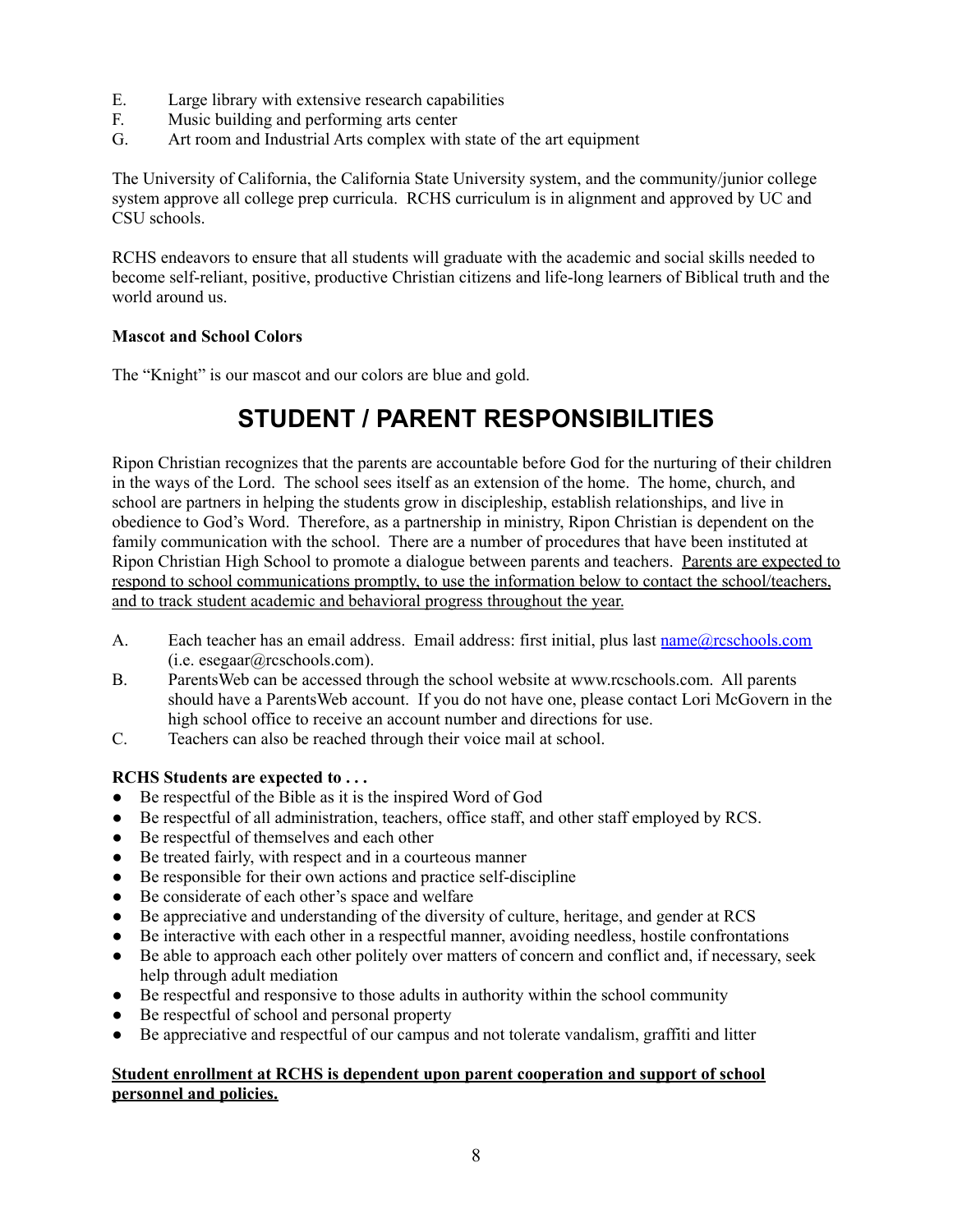## **AUTHORITY OF SCHOOL OFFICIALS DURING SCHOOL HOURS**

According to the California Education Code, students are under the authority of the school officials and are responsible for obeying the school rules while at school, while at a school activity, (including extracurricular events on and off campus) and while going to and from school or a school activity, even if the student is age 18 or older. **Ripon Christian is not responsible or liable for situations occurring outside school hours, school activities, or bus rides.**

| Civen Deneguie IVI <i>E</i> vel <i>E</i> vel |                 |                 |                         |                 |
|----------------------------------------------|-----------------|-----------------|-------------------------|-----------------|
| <b>Monday</b>                                | <b>Tuesday</b>  | Wednesday       | <b>Thursday</b>         | Friday          |
| Period 1                                     | Period 1        | Period 1        | Period 1                | Period 1        |
| $8:20 - 9:13$                                | $8:20 - 9:13$   | $8:20 - 9:13$   | $8:20 - 9:07$           | $8:20 - 9:13$   |
|                                              |                 |                 |                         |                 |
| Period 2                                     | Period 2        | Period 2        | Period 2                | Period 2        |
| $9:16 - 10:04$                               | $9:16 - 10:04$  | $9:16 - 10:04$  | $9:10 - 9:52$           | $9:16 - 10:04$  |
|                                              |                 |                 | <b>Break</b>            |                 |
| <b>Break</b>                                 | <b>Break</b>    | <b>Break</b>    | $9:52 - 10:02$          | <b>Break</b>    |
| $10:04 - 10:14$                              | $10:04 - 10:14$ | $10:04 - 10:14$ |                         | $10:04 - 10:14$ |
|                                              |                 |                 | Period 3                |                 |
| Period 3                                     | Period 3        | Period 3        | $10:06 - 10:48$         | Period 3        |
| $10:18 - 11:06$                              | $10:18 - 11:06$ | $10:18 - 11:06$ | <u>.</u>                | $10:18 - 11:06$ |
|                                              |                 |                 | Period 4<br>10:51-11:33 |                 |
| Period 4                                     | Period 4        | Period 4        |                         | Period 4        |
| $11:09 - 11:57$                              | $11:09 - 11:57$ | $11:09 - 11:57$ | <b>Chapel</b>           | $11:09 - 11:57$ |
|                                              |                 |                 | $11:40 - 12:10$         |                 |
| Lunch                                        | Lunch           | Lunch           | Lunch                   | Lunch           |
| $11:57 - 12:22$                              | $11:57 - 12:22$ | $11:57 - 12:22$ | $12:13 - 12:38$         | $11:57 - 12:22$ |
|                                              |                 |                 |                         |                 |
| Period 5                                     | Period 5        | Period 5        | Period 5                | Period 5        |
| $12:26 - 1:14$                               | $12:26 - 1:14$  | $12:26 - 1:14$  | $12:42 - 1:24$          | $12:26 - 1:14$  |
|                                              |                 |                 |                         |                 |
| Period 6                                     | Period 6        | Period 6        | Period 6                | Period 6        |
| $1:17 - 2:05$                                | $1:17 - 2:05$   | $1:17 - 2:05$   | $1:27 - 2:09$           | $1:17 - 2:05$   |
|                                              |                 |                 |                         |                 |
| Period 7                                     | Period 7        | Period 7        | Period 7                | Period 7        |
| $2:08 - 3:00$                                | $2:08 - 3:00$   | $2:08 - 3:0$    | $2:12 - 3:00$           | $2:08 - 3:00$   |
|                                              |                 |                 |                         |                 |
|                                              |                 |                 |                         |                 |
|                                              |                 |                 |                         |                 |
|                                              |                 |                 |                         |                 |

## **Ripon Christian High School Clock Schedule for 2021-2022**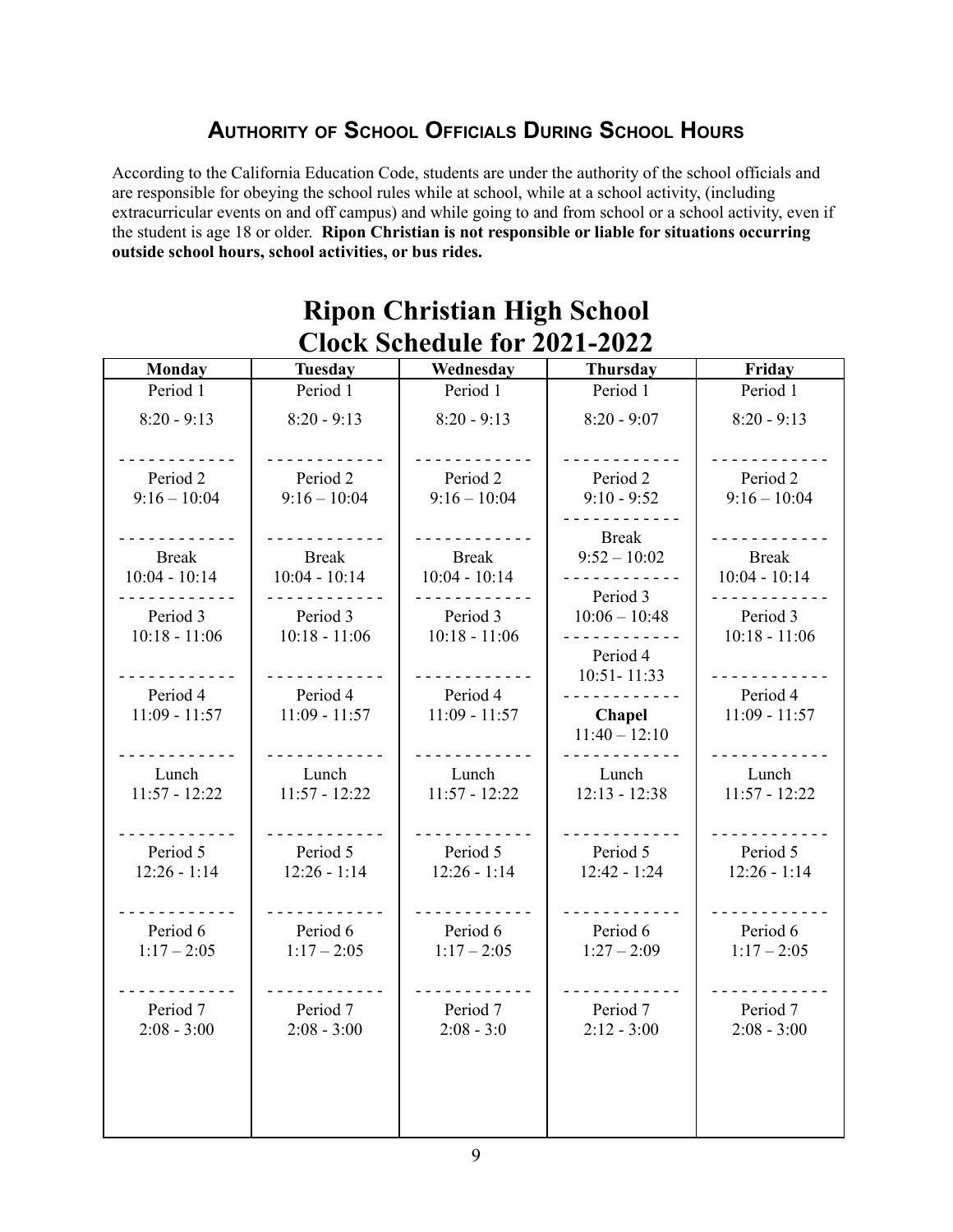#### **2:00 Dismissal schedule**

| Period 1     | $8:20 - 9:00$   |
|--------------|-----------------|
| Period 2     | $9:03 - 9:43$   |
| <b>Break</b> | $9.43 - 9.53$   |
| Period 3     | $9:57 - 10:37$  |
| Period 4     | $10:40 - 11:20$ |

Period 5 11:23 – 12:03 Lunch 12:03 – 12:31 (in Room from 12:03-12:18; Outside from 12:18-12:31) Period 6 12:35 – 1:15 Period 7 1:18-1:58

## ACADEMICS

#### **Achievement Testing**

Academic achievement tests are administered each year for grades 9-11. Seniors are exempt from required standardized testing. Results of these tests are used for student placement in courses for the following year and evaluation of the present curriculum. Due to the importance of this evaluation, we ask that you do not schedule any activities that will remove you from class during the testing period.

#### **Specific Testing**

| Freshman Year  | Measures of Academic Progress (MAP) Testing                                      |
|----------------|----------------------------------------------------------------------------------|
| Sophomore Year | Measures of Academic Progress (MAP) Testing                                      |
| Junior Year    | PSAT in the fall and the college entrance SAT 1 or ACT in the spring. Any        |
|                | students planning to apply to one of the UC's will also need to take the SAT II. |
|                |                                                                                  |

#### **Counseling**

Guidance services, which are available to every student in the school, include assistance with educational plans; interpretation of test scores; occupational and career information; study help; counseling concerning school, social or personal concerns; and exploring any question students want to discuss. Students should seek out a counselor or leave a message in the front office or at one of the guidance offices when the need arises.

#### **Class Scheduling and Changes to Schedule**

Each student will arrange a daily class schedule in consultation with a counselor or the principal. This schedule will be handed out on or before the first day of school. In order to maximize the continuity and consistency of your school day, program changes are kept to a minimum and are allowed for academic or administrative reasons only. No changes are ordinarily made after the second week of each semester without the express, written permission of the school principal.

#### **Final Exams**

Students should not schedule any appointments, trips, etc. during the previous week and during the week of finals. The school dress code applies during exam week. To make up finals missed due to severe illness the student must make an appointment with the teacher.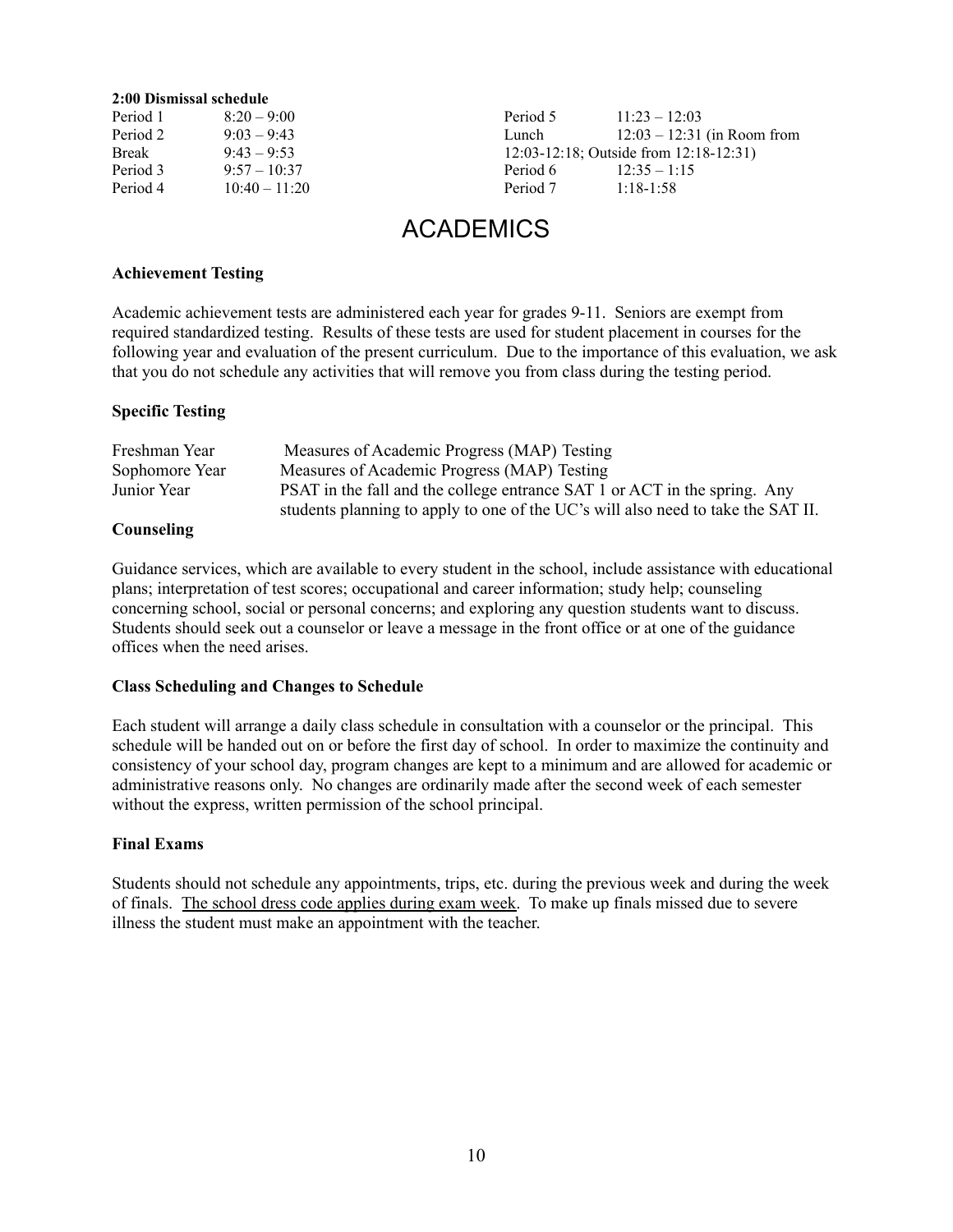#### **Grading Policy**

To evaluate each student's progress systematically, we use the following Letter Grade system:

- "A" (4 points) The student more than meets the demands of the teacher. Work is promptly done and is of superior quality, showing mastery of the subject matter.
- "B" (3 points) The student meets the demands of the teacher. The work is of a superior nature with required work well done. The student exerts a positive influence on the class.
- "C" (2 points) The student completes all required work satisfactorily. Work is done on time with average quality and the student shows achievement.
- "D" (1 point) The student does not complete all assigned work. The student may be dependent on others, inconsistent, and confused. While his work is below average, the student shows some evidence of growth.
- "F" (0 points) The student is progressing unsatisfactorily and little academic growth is taking place. Irregular attendance may contribute to a failing grade.

A plus (+) or minus (-) will increase or decrease the points by .33. For the purpose of conversion between letter grades and numerical grades, the following grading scale has been adopted:

| $A(100-95)$   | $B - (82-80)$ | $D+$ (69-67)  |
|---------------|---------------|---------------|
| $A - (94-90)$ | $C+ (79-77)$  | $D(66-63)$    |
| $B+ (89-87)$  | $C(76-73)$    | $D - (62-60)$ |
| $B(86-83)$    | $C - (72-70)$ | $F(59-0)$     |

AP courses and Honors courses receive an extra point in the calculation of Grade Point Average used to determine Honor Roll and Rank-In-Class.

#### **Report Cards**

Report Cards are issued at the end of each quarter (approximately a nine week session). The only grades recorded on your permanent transcript are those that are awarded at the end of both semesters (December and May).

#### **Parents Web Account**

RCHS utilizes a powerful Internet based program that gives parents/guardians real time access to their student's homework assignments and due dates, grades, attendance records, and calendar of events. Faculty will update Parents Web weekly with assignment postings and grades. Log-on instructions and passwords are issued at the beginning of the school year through the administrative office. Parents are expected to use this resource consistently throughout the year and respond to communications from teachers.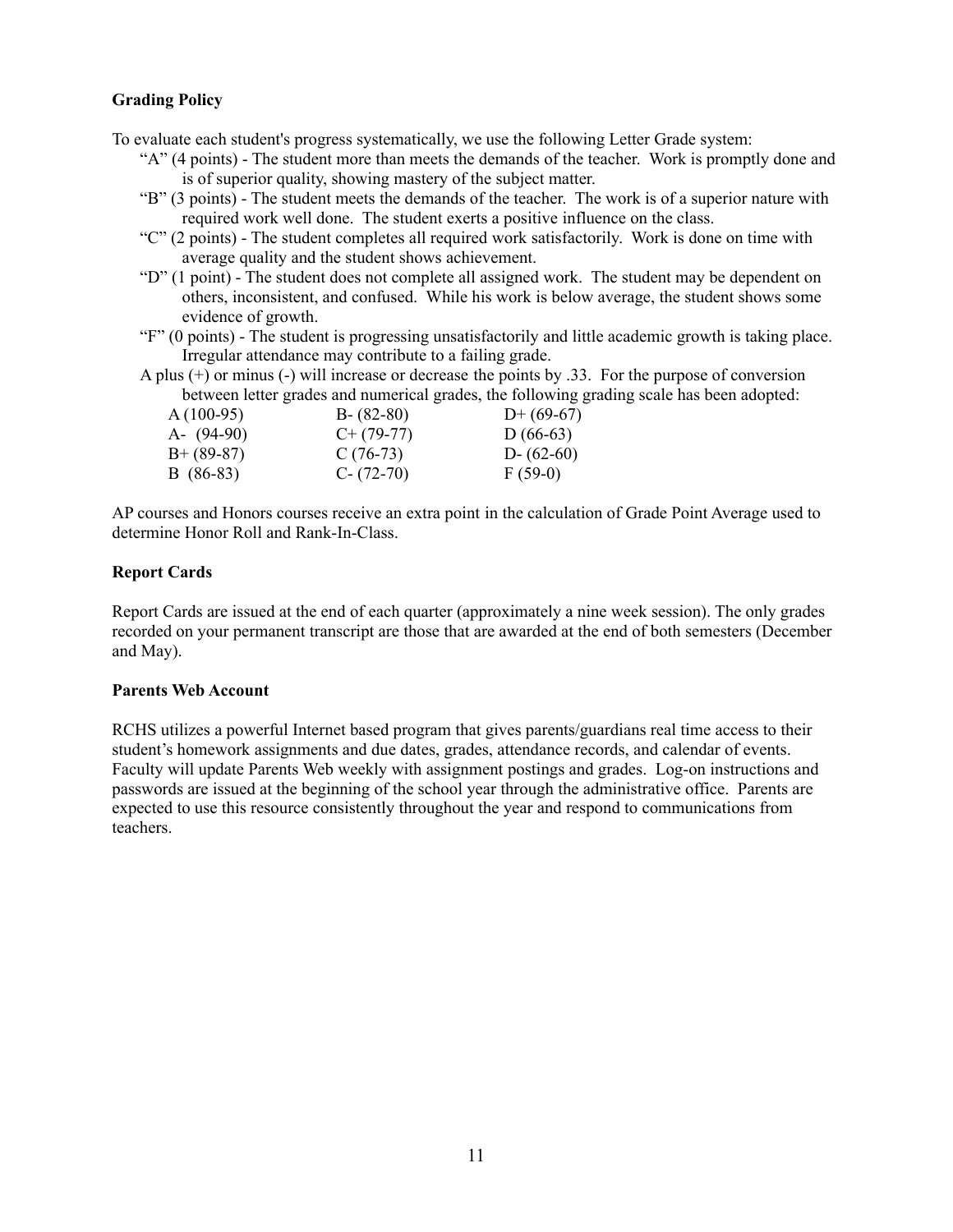#### **Graduation and Commencement Participation Requirements**

Graduation exercises are held at the end of the school year. Participation in the graduation ceremony is a privilege and not a right. A student not completing required course work will not be permitted to participate in graduation ceremonies. Furthermore, students not displaying conduct worthy of this occasion will not be allowed to participate.

- A. Seniors must have passed all classes required for graduation.
- B. Any senior who is removed from school for a major suspension (3 days) during the last semester of his/her senior year may be subject to removal from commencement exercises.
- C. Seniors must be enrolled as a continuing RCHS student throughout the Spring Semester of his/her senior year.
- D. Any senior participating in a prank against RCS or RCS personnel may receive corrective action and discipline, including the possibility of suspension and disqualification from participation in commencement exercises.
- E. Seniors must have completed 250 units as follows:

#### **Curriculum Requirements for Graduation**

| English                     | 40 credits |
|-----------------------------|------------|
| Math                        | 30 credits |
| Science                     | 30 credits |
| Social Studies              | 30 credits |
| <b>Bible</b>                | 20 credits |
| P.E.                        | 20 credits |
| Health                      | 5 credits  |
| Foreign Language            | 20 credits |
| Fine Arts                   | 10 credits |
| Christian Marriage & Family | 5 credits  |
| Electives                   | 40 credits |
|                             |            |

250 Credits

A total of 250 credits are required for graduation. The credits beyond the required courses are selected from elective courses.

A student passing a semester class will earn five credits. Students taking seven classes during a semester may earn 35 credits. Students must be enrolled for an entire semester in order to earn the units of credit for that semester, unless the principal makes other provisions.

#### **Early Release / Late Arrival**

Parents may initiate a request for late arrival or early release for a senior student to work, or attend college level or vocational courses elsewhere. Students must leave campus immediately after they are released and parents thereby assume full responsibility for their student at that time. Students that have late arrival are required to attend chapel on Wednesdays and read the posted announcements. Absence from chapel will result in a behavioral notice. Students that have early release/late arrival are not permitted to loiter at school or in the student parking area.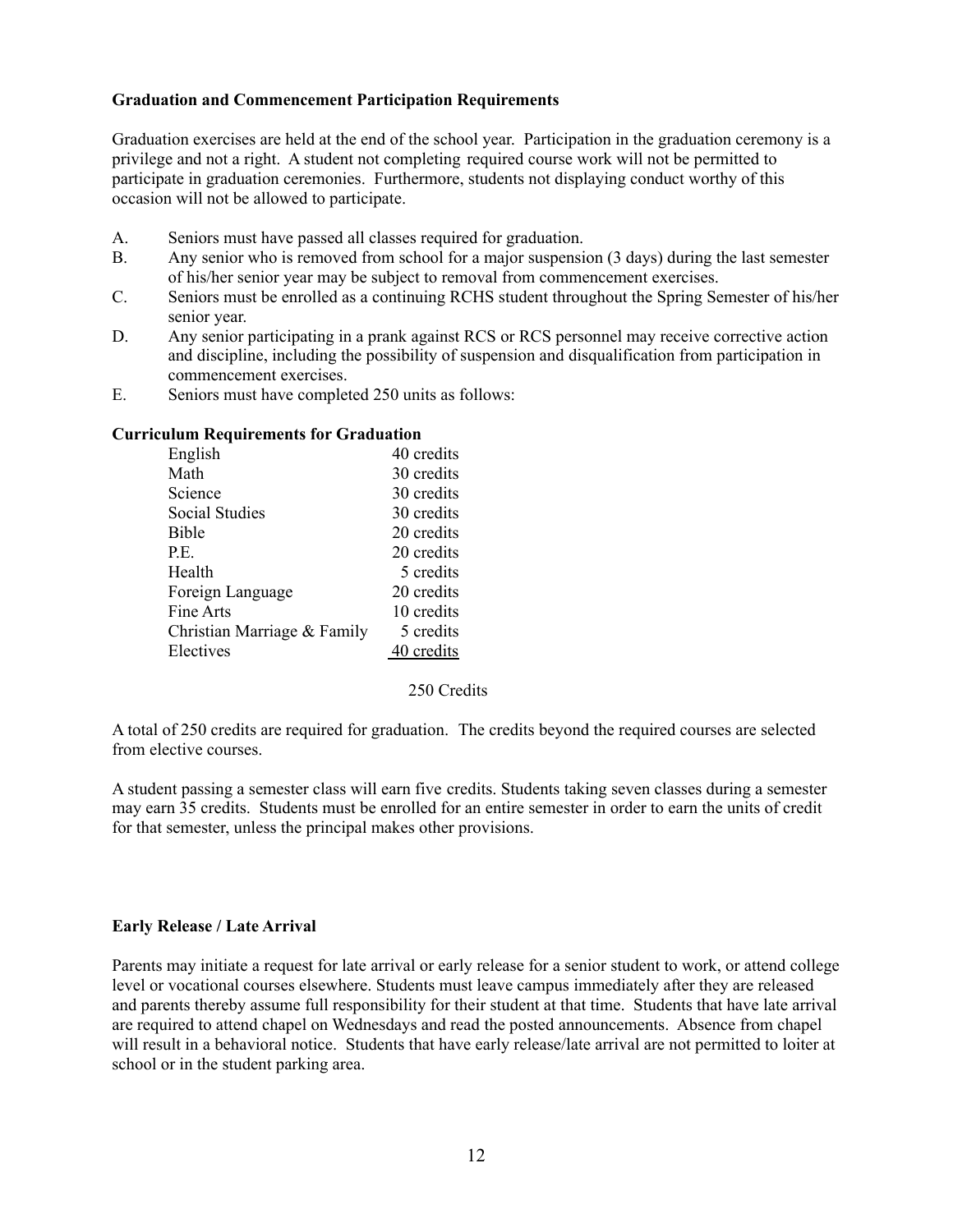## **ATTENDANCE**

School attendance is compulsory in the State of California. Christian education is a vital part of a student's growth. It is well understood that faithful and regular attendance in school is related to student progress and achievement. It is important that students take every opportunity to be in class each day. To be prompt, dependable, and present when expected are important parts to quality education.

#### **Procedures Regarding Attendance**

Parents MUST contact the school at (209) 599-2155 or hsoffice@rcschools.com by 9:30 a.m. to inform the school of a student's absence and indicate WHY the student is not in school that day. A message can be left on the high school voice mail the evening before or the morning before school is in session.

- A. When a student comes to school more than 10 minutes late or returns to school from an appointment he/she **MUST** check in at the office and get an admittance slip before being readmitted to class. A parent should phone the school, send a written note with the student, or send an email in this situation. Students forging signatures or altering notes will be disciplined. Notes of any kind for any reason may not be signed by a student even if he/she has been given permission to do so by a parent or guardian or is 18 years of age or older.
- B. The student is responsible for making up all work missed. The work should be completed within three school days after returning to school. *If you are back in class the day before a test, you will be expected to take the test immediately upon your return to school. The same expectations apply to turning in a paper or project*. Exceptions will be made for extended absences.
- C. If students miss class due to extra-curricular or sporting activities, they are responsible to make contact with the teacher prior to departure to obtain missed work. Tests and quizzes are to be made up the first available time after the student returns to school. No additional time will be given to students to make up tests.

#### **Absences**

- A. **Absences** The following are examples of absences:
	- a. A parent calls to report a student illness;
	- b. All doctor and dentist appointments;
	- c. Deaths and funerals for immediate family members;
	- d. Funerals for close friends arranged in advance by a parent;
	- e. College Visits: Students in the  $11<sub>th</sub>$  grade are allowed three college visit day per year. Students in the  $12<sub>th</sub>$  grade are allowed four college visit days per year;
	- f. Absences due to a reasonable and legitimate family obligation with notice.
- B. **Truant –** Truancy is an absence without parent or school permission. The penalty will be a detention or Saturday school for each incident.

#### **Total Absences**

If you exceed 15 absences of any kind in one semester in any class or classes, you will receive no credit for that class or classes. A long-term illness exception may be granted by an appeal that includes a doctor's signed statement. School sponsored absences (i.e., field trips, etc.) are not considered absences.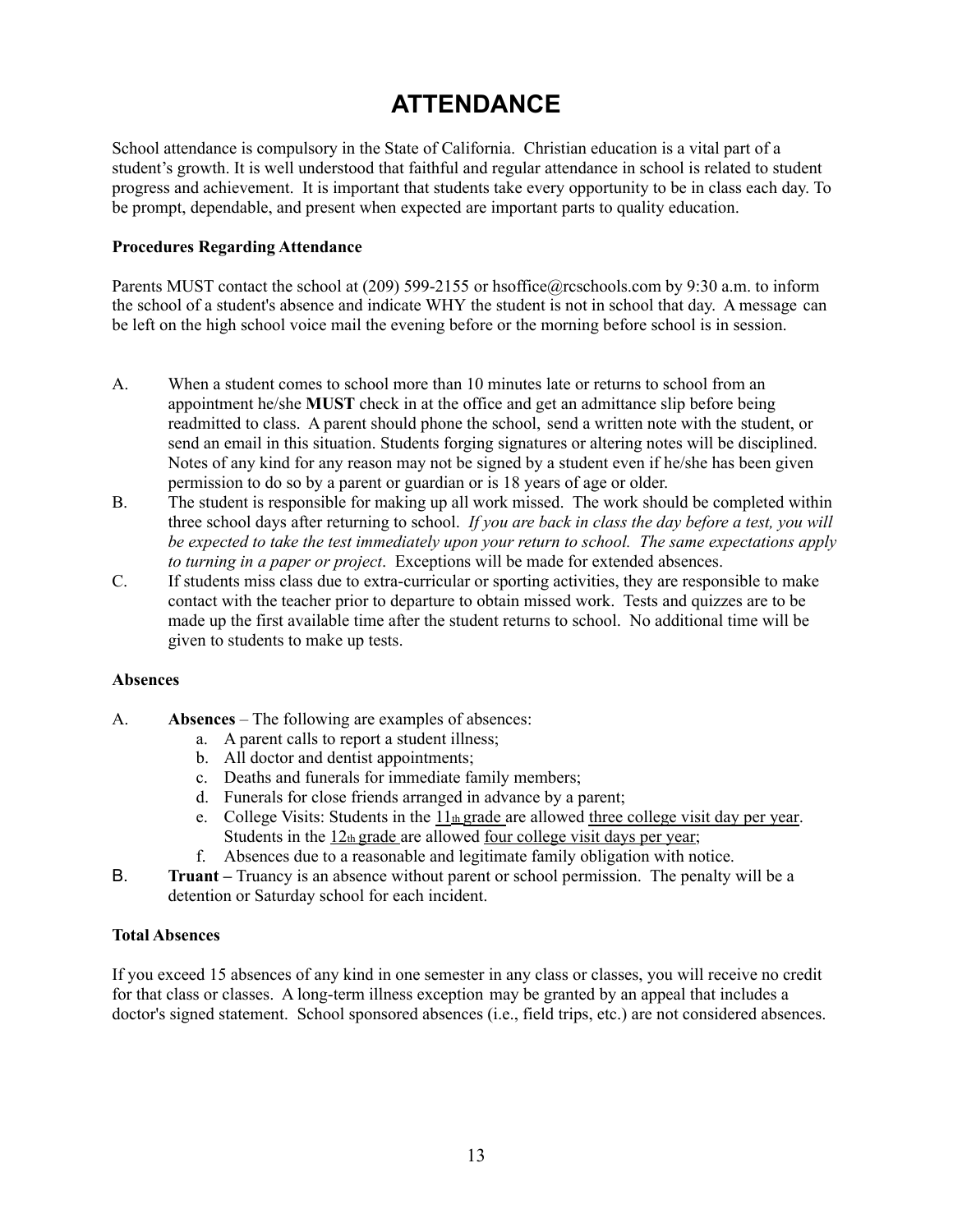#### **Tardies**

Promptness to class, like regular attendance, is important to success. A tardy is defined as not being in the classroom or at the appropriate station when the bell rings. A student arriving at school within the first 10 minutes of the period with a note from the office verifying a doctor/dentist visit will not be given a tardy. First hour tardies may be waived at administration's discretion. There is ample time scheduled for everyone to arrive on time. Tardies will be reported to the office each day and accumulated over the course of a semester. For every three tardies, a detention will be issued. Please see the discipline section of this handbook for detention policy.

#### **Permission to Leave Class**

Students may only leave class with the permission of the teacher. Students may NOT be excused from class to receive medicine from the office or to make copies (unless the student is a TA). Students who leave class without such permission or remain away much longer than originally authorized will receive disciplinary consequences. Students must also receive permission from a teacher to miss class in order to spend that class time with another instructor or in another area on campus.

#### **Physical Education Classes (including Health and Advanced Physical Education)**

**Excuses** - Exemptions from participation in a PE class must be covered by a note from a parent. Exemptions lasting longer than three days require a doctor's note. Students who do not provide the proper notification will have their daily participation grade affected. Students who are not able to participate in PE class are not allowed to participate in athletic events on the same day without approval from the principal in consultation with the PE teacher.

**Uniforms** - Students are required to wear PE uniforms to class. Failure to wear the proper uniform will result in the student's daily participation grade being affected. Uniforms must have names clearly marked. Shirts may not be torn (sleeves or abdomen). Shirts (\$10) and shorts (\$10) can be purchased from the school.

**Lockers** - Students must purchase a lock for their PE locker to store clothes and valuables. It is the student's responsibility to keep all valuables locked at all times. Do not tell any classmates your combination.

#### **Leaving School**

Once students arrive at school, they may not leave school until school is dismissed unless:

- A. Students who need to leave the campus for an appointment must present a parental note signed and dated to the office stating the specific reason why the student must leave early and the student is given permission to sign out.
- B. If a student becomes ill during the day, the student must come to the office to use the school phone or their cell phone to call home for permission to leave campus, sign out before leaving, or wait in the office for someone to pick them up.
- C. Parents only are allowed to take students to lunch but must abide by the allotted time. Being late to class is an unexcused tardy.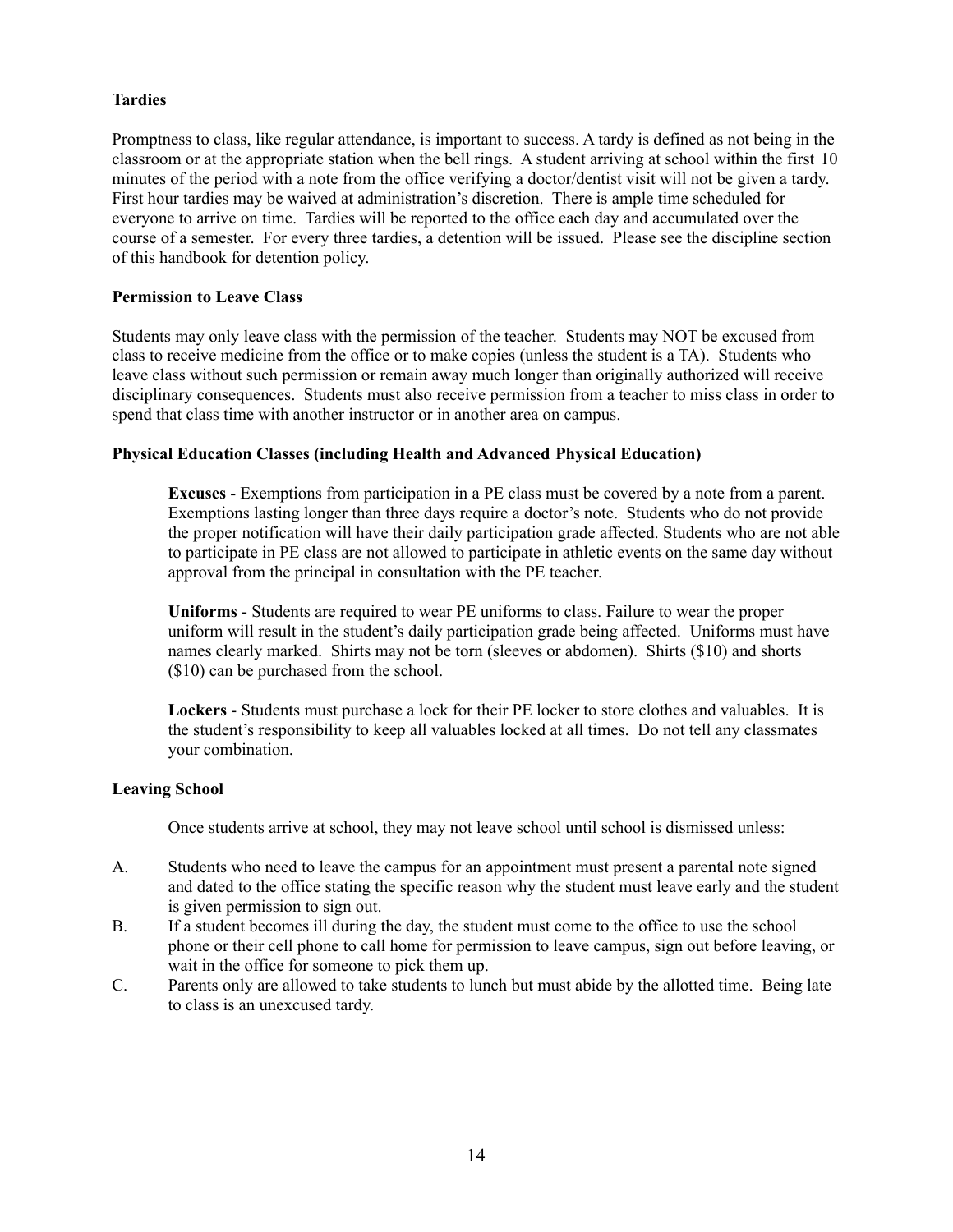#### **Closed Campus**

Students are to remain on the school grounds throughout the school day from the moment of arrival in the morning until dismissal in the afternoon. If the student leaves campus without permission, he/she will be considered truant.

#### **Student Area**

While students are at school and not in class, they are to be in the Student Center, the high school building or the lawn area behind the high school and between the music building and the portable classroom. This applies before school starts, during breaks, and during lunch. The parking lots are restricted and students must have office permission to go to their vehicle during the day. There is to be no loitering before or after school in the parking lot.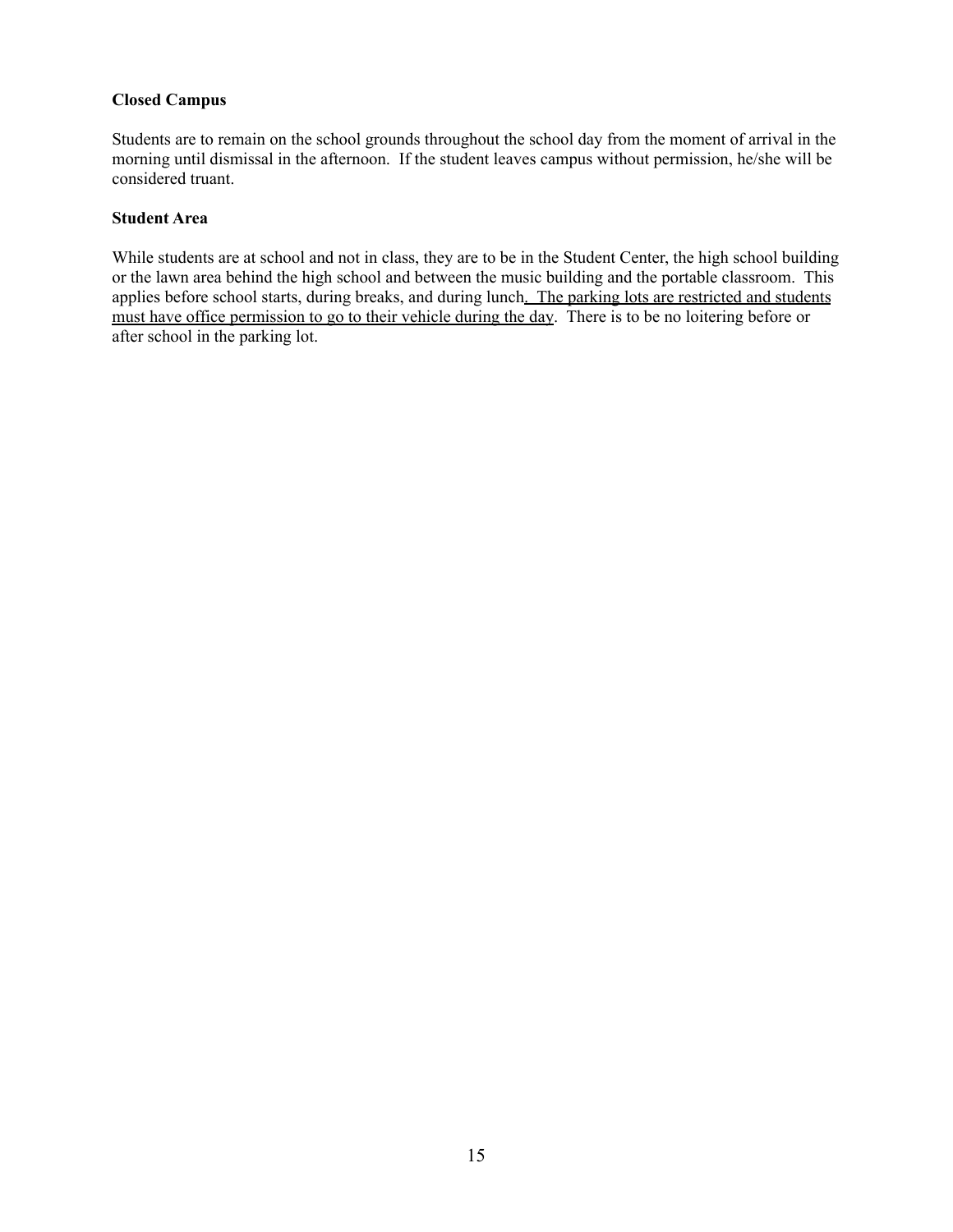## **STUDENT LIFE**

#### **School Hours**

Students who provide their own transportation or walk should plan their arrival so as to arrive after 8:00 a.m. unless they have an earlier appointment with a teacher. After school hours, a teacher, coach, or sponsor must supervise students working on special projects, using the weight room or practicing. Regular school hours are from 8:20 a.m. to 3:00 p.m. with the building being open from 8:00 a.m. to 3:30 p.m.

#### **Parent-Teacher Conferences**

Conferences may be scheduled throughout the school year at the request of the parent, teacher and/or administrator.

#### **School Safety Procedures**

Teachers and students annually review the Safety Manual, located in each classroom, in order to be prepared for the scenarios described in the manual. It is our goal to conduct two fire drills, one earthquake drill, and one Code Blue drill every year. In the event of a campus emergency, we do not recommend calling your child(ren) and ask that you do not call Ripon Christian. Depending on the situation, the school will attempt to communicate by means of the phone number listed as the emergency number.

#### **Library Services**

- A. The purpose of a library is to provide materials for research, study, and reading. The library will generally be open during normal school hours and Monday through Thursday afternoons until 3:45. If no student is present by 3:15, the library will be closed for the day.
- B. A quiet atmosphere is conducive to productive study. Disruptive behavior will not be allowed.
- C. Library privileges will be revoked for students who do not cooperate with the library supervisor, who have overdue books or outstanding fines, or who deface or damage books or property.
- D. If students lose or damage library materials, they will be assessed the cost of the item.

#### A student, who has not paid a fine or returned materials, will not be allowed to take exams at the **end of the semester until the fine is paid and/or the materials are returned.**

#### **Service Hours**

Each student is required to complete ten (10) hours of Christian Service per semester in each of the years they attend RCHS. Students failing to complete the required 10 hours per semester two weeks before exams may not take exams until the service hour requirement has been met. Additionally, students who refuse to meet these requirements may be denied re-enrollment for the following school year. Students will earn a behavioral for every day the required paperwork is late.

#### **Rationale:**

The following Christian principles serve as basis for the program's goals, objectives and procedures:

- Each Christian is called to be a disciple of Jesus Christ.
- Each person is unique in personality and in gifts and talents.
- Christian discipleship is a life-long commitment.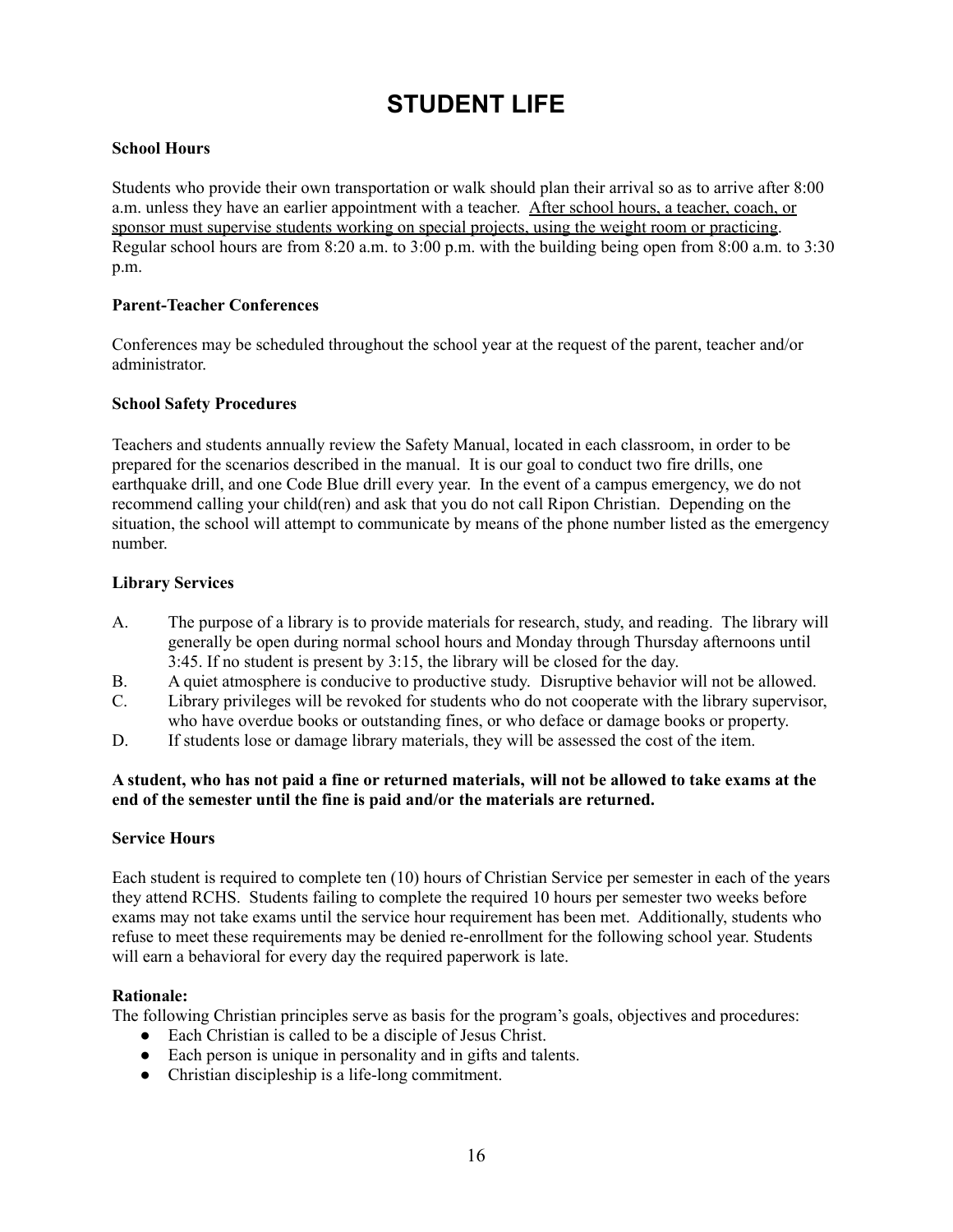To be a disciple of Jesus Christ is to follow His teaching and to imitate His example. The Christian, as a disciple of Jesus, is called to respond to the needs of others and to follow the example of Jesus in ministering to these needs.

Understanding the unique personality of each individual, and the combination of the gifts and talents each possess, the Christian Service program is flexible in the kinds of service required to utilize each student's unique contribution (I Peter 4:10-11).

To reinforce the ongoing need to service others as an expression of lifelong discipleship, the program calls for student involvement in the volunteer service during each year at RCHS. It is believed that this ongoing involvement will carry over into the adult Christian experience.

#### **Guidelines:**

- 1. Ripon Christian High School requires that all students (grades 9-12) participate in the Christian Service Program.
- 2. Each student must complete 20 Christian Service hours for each year that they are enrolled at RCHS. A minimum of ten service hours for the first semester.
- 3. At least 5 of these service hours must be outside of church/school activities. (Note: This reflects the recommendation of the Service Hours Committee, which was approved at the 12/4/18 faculty meeting)
- 4. No payments may be received for services given.
- 5. Services given must be to people outside your immediate family.
- 6. 10 hours is the maximum that can be used for one activity.
- 7. School extracurricular activities do not count for service hours (Ex: Sports, Knightsounds, Band, etc.).
- 8. All service hours must be turned in two weeks prior to exams. Each day that it is late will earn the student a behavioral.
- 9. Students who complete more than 10 hours in the first semester may carry them over to the next semester, but they may not be carried over to the following school year.
- 10. Service hours can be earned throughout the summer, starting the first day of summer vacation.
- 11. As a general rule: mission trips will be allowed to count as a max of 10 service hours or two hours per day spent on a trip.
- 12. There is the opportunity to appeal this process if special circumstances arise. Send a letter explaining your appeal to Mrs. Bowman at RCHS and it will be brought before the committee.

#### **Chapel**

To guide our students in their spiritual growth, we hold chapel services once a week. Services are led by faculty members, students, pastors, and other invited guests. The goal of each chapel is to worship God as part of our educational week. Students will receive a behavioral for inappropriate behavior during chapel.

In preparation for chapel, you are to:

- A. Come ready to hear God speak to you
- B. Do not take books or other study material into chapel
- C. Demonstrate proper courtesy and Christian hospitality to all speakers
- D. Maintain a proper attitude of respect and worship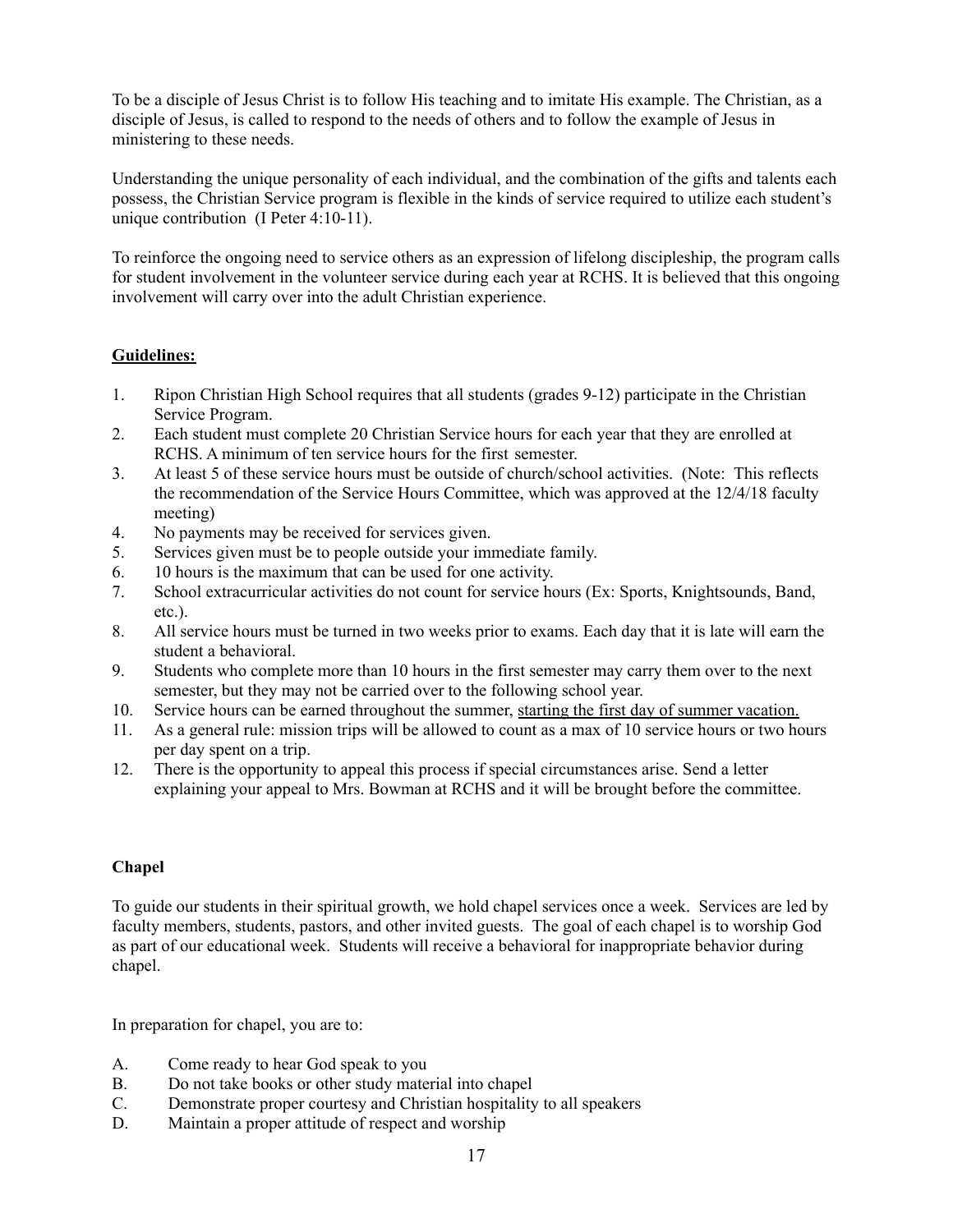- E. Not talk or distract others
- F. Be seated in the area with your assigned teacher

#### **Lunch Procedures**

Hot lunch may be purchased for Wednesdays at the start of the year. Other lunch items will be available for purchase on different days as fundraisers for different clubs. Milk and frozen lunch items will be sold from the "Music Box."

#### **Food During Class**

Unless authorized by the classroom teacher, no student will be allowed any food or drink (except water) during class.

#### **Textbooks**

Textbooks will be distributed by teachers as needed in each class. Teachers will collect the books (or payment for missing books) before exams can be taken at the end of the semester. If a textbook is not returned (or paid for) the student may receive an "Incomplete" grade in that class until the matter is taken care of.

#### **Identification Cards**

Each student receives a photo ID card early in the school year from pictures taken at the Knights' Kick-Off. Many schools will require the use of this card at athletic events for students to qualify for lower admission rates. ID cards will be replaced at a cost of \$10.00

#### **Lockers**

Locker assignments are made at the beginning of the school year. Students are to use only the locker assigned to them. You are responsible for the orderliness and care of your locker. Students may not share lockers. Students may not change lockers (i.e. locker is broken, jammed not just because of location) without obtaining permission from the office. RCHS is not responsible for the loss of items from lockers. **Notice:** You are responsible for all of your personal items (purses, money, cell phones, etc.) that you bring to school. While it is understood that many backpacks and bags do not fit into lockers, any loose books will be picked up, placed in the lost and found located in the office. Students are encouraged to purchase a school issued lock for their locker. If a student chooses to use a school lock, the combination must be on file with the administrative staff in the front office. You may not use a lock from home.

Student athletes are expected to store their gear in the appropriate locker room or his/her car.

#### **Skateboards**

Skateboarding is not allowed in any school building or on campus at any time, day or night.

#### **Driving to School**

Students who wish to drive to school must purchase a parking permit from the high school office or at the Knights' Kick-Off and be assigned a parking space. The student will choose their new parking space each year. The student will keep their permit until they graduate and may return it for a \$10 refund the week before graduation. There is no need to turn in the permit each year. Graduates may give their permit to a sibling, however, the sibling must sign up for the individual parking spot at Knights Kickoff.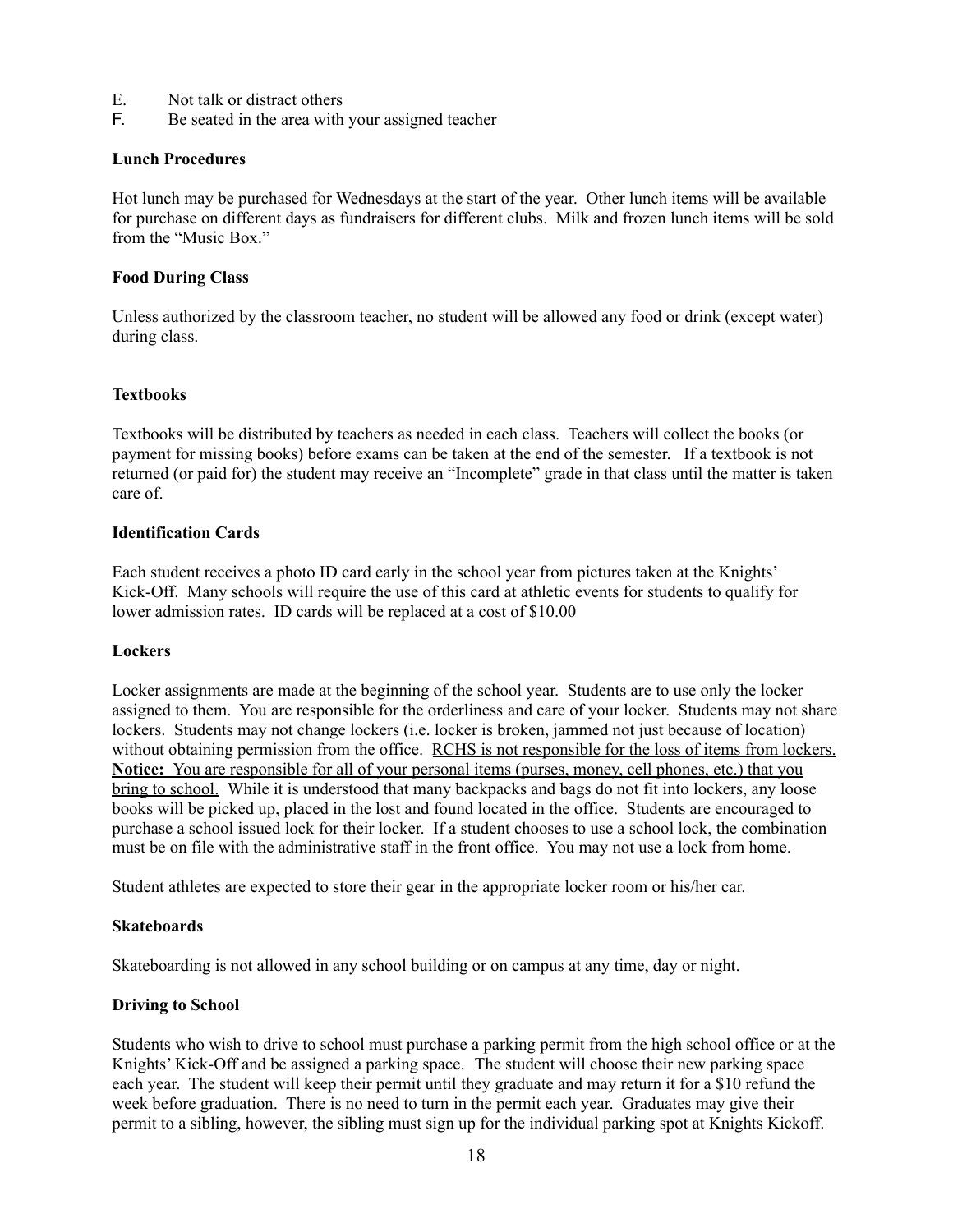All Student vehicles must display a parking permit. The permit is to be hung on the rearview mirror or placed on the dash next to the windshield. The driver of any vehicle not displaying a parking permit and/or not parking in the assigned parking space will be fined \$25.00 and issued a permit for an additional \$20.00 if they do not have one.

- Driving is a privilege, not a right. Students are not to loiter in the parking lot before and after school. The parking lots are restricted and students must have office permission to go to their vehicle during the day. Students are expected to drive carefully and cautiously on school property and all of Maple Avenue. When leaving school, students are to give school buses the opportunity to merge into Maple Avenue traffic ahead of them. Irresponsible driving, speeding, not parking in assigned parking spots, not displaying a parking permit, or endangering others may result in the following penalties:
- A. First Offense \$25 fee and a behavioral notification
- B. Second Offense \$25 fee, behavioral notification, and suspension of driving privileges for one week.
- C. Third Offense \$50 fee, behavioral notification, and suspension of driving privileges for the remainder of the semester.
- D. Reckless driving may result in an immediate suspension of driving privileges.

Students are to park in their assigned parking spaces only. Students are not allowed to park on Maple Avenue. Failure to park in assigned spaces may result in a fine or loss of driving privileges at school. Where vehicles are parked inappropriately and need to be moved and there is no parking permit displayed for the school to identify its owner, the vehicle may be towed at the owner's expense. Students drive and park vehicles on school property or at school functions at their own risk. School personnel do not supervise the parking lot and the school is not responsible for the actions of other persons in the parking lot. Students are to lock their car as RCS is not responsible for valuables left in the car.

#### **Public Displays of Affection (PDA)**

It is normal, good, and a part of God's plan that people become affectionate toward each other. Please refrain from inappropriate public displays of affection (i.e. kissing, hugging, sitting on laps, etc.). Holding hands is the only physical contact that is acceptable between couples on campus. A Behavioral Notice may be issued for PDA. Continued PDA will require parents being notified.

#### **Sickness or Injury**

Minimal emergency first aid and pain reliever (Acetaminophen - 500mg each) are available in the office. Students may only ask for a pain reliever during breaks and will not be excused during class to make this request. The medical (emergency) forms returned at the beginning of the year should note any special or potential problems a student may have. You must bring all medicine, prescription or non-prescription, into the office in their original container(s). Teachers are not permitted to dispense medicine to you. In order for the office personnel to dispense medicine, a Medication Consent Form" signed by your physician and parent(s) must be on file in the office. Please assist the office personnel by keeping the emergency contact information current. Students may not have any prescription drugs on their person, backpack, locker, or car. Students are not to distribute any kind of medication including aspirin and Tylenol. If a student becomes ill during the day, he/she must come to the office to use the school phone for free or their cell phone to call home for permission to leave campus, sign out before leaving, or wait in the office for someone to pick them up. If the office is unable to locate a parent, the office will make the determination to call the paramedics who will make a courtesy call and assess the situation for free to determine if they need to go to the Emergency Room.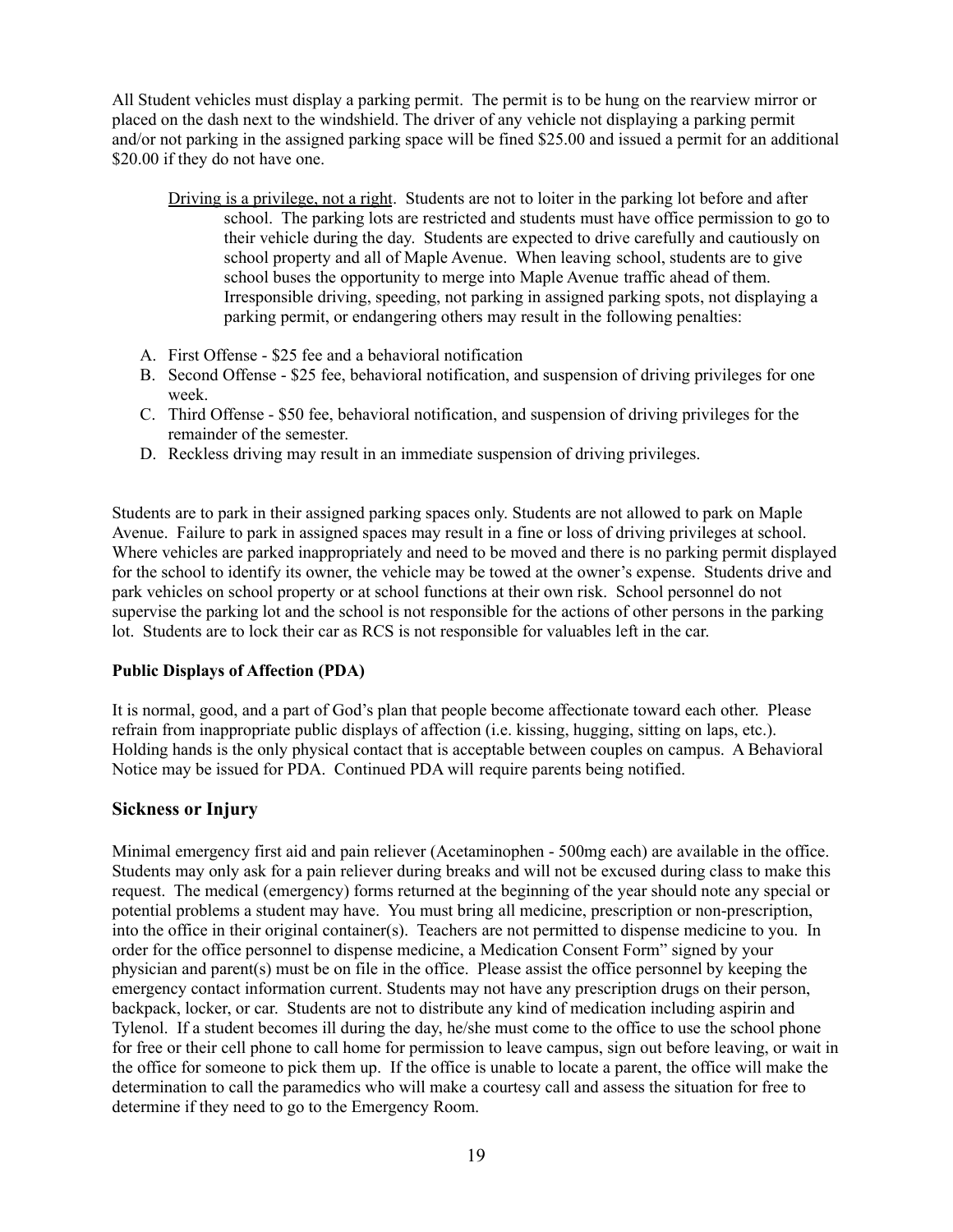#### **Communication**

A daily informational bulletin is read to students at the beginning of second period. It is also posted on the office window for those who arrive late or were not able to hear the announcements.

#### **Cell Phones**

Students may carry cell phones but must have them turned off and put away during all scheduled class periods, unless allowed by your teacher for school related purposes.

Students may use their cell phones at any time between classes or during morning break and noon hour but **ONLY** in the hallways. Students may never use phones in classrooms (unless approved by the teacher), restrooms or the PAC.

Violations of the above policy (including accidental phone ringing during class) will result in the student receiving a behavioral and the following consequences.

Violations  $1-3 =$  Cell phone taken for the day with a \$10 fine. Violation 4 = Loss of cell phone privileges for the semester.

If using phone after tardy bell will also include a tardy.

#### **MP3 Players, Personal Radios, iPods, Phones with earbuds, airpods, etc.**

Students may use portable listening devices in classrooms if they have permission from the classroom teacher. This includes before school, all breaks and the lunch period. Ripon Christian has limited means of investigating the loss of stolen property and will not replace stolen or lost electronics.

#### **Work Permits**

Applications for work permits may be obtained from the RCHS office.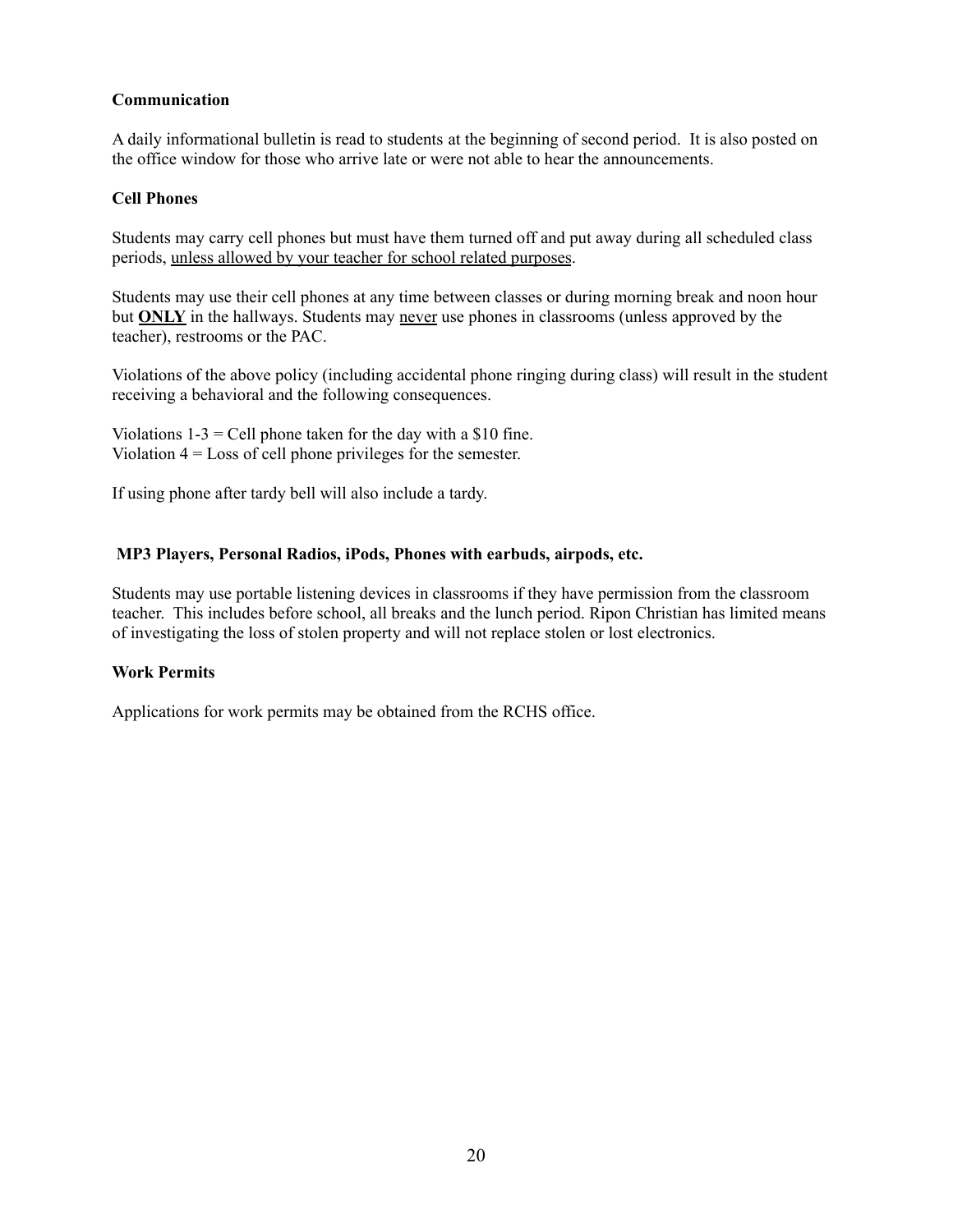## **POLICIES**

#### **Exam Exemption Policy**

Exams will be given in most classes at the end of each semester. Exams count as 10% of the semester grade. All exam exemptions must be with teacher permission. Students will receive one exam exception per semester if:

- A. Student has not received a detention, Saturday school, or suspension during the semester
- B. Student is receiving a passing grade (60% or higher) in that course
- C. Student has completed all Service Hour requirements for the semester

#### **Senior Exam Exemptions**

Seniors may be exempt from second semester exams in any course if:

- A. Student has not received a detention, Saturday school, or suspension during the semester
- B. Student has a grade of 80% or higher at the end of the semester in the course they wish to exempt
- C. Student has completed all Service Hour requirements for the semester

#### **Policy on Violence**

The school administrator may suspend and/or recommend for expulsion for the remainder of the semester or year, any student who:

- A. Commits any acts of violence against any person at Ripon Christian or at any school function.
- B. Threatens to cause great bodily harm to any person at Ripon Christian or at any school function.
- C. Possesses any dangerous items (firearms, knives, explosive devices, or other dangerous objects) as specified in the California State Education Code #48900 on the grounds of Ripon Christian Schools or at any school function.
- D. Commits the crime of robbery or the crime of extortion as defined in California Penal Code.

The Executive Committee of the Ripon Christian School Board and the appropriate school administrator(s) shall review the recommended expulsion. The committee shall review the details of the incident, interview such witnesses as may be appropriate, view contraband seized in conjunction with the incident (if the contraband can be viewed safely), and shall consider the past history and character of the student recommended for expulsion. If the student is allowed to continue enrollment, the student will be on probation for the remainder of the current semester or the remainder of the current school year at the committee's discretion. The board committee should ordinarily meet within five school days of the incident and will hand down its decision in a timely manner.

#### **Anti-Harassment Policy**

Ripon Christian School intends to provide its employees and students with an environment that is free of offensive kinds of behavior. Conduct, whether intentional or unintentional, that subjects another person to unwanted attention, comments or actions because of race, national origin, age, sex, physical characteristic or disability, robs the person of dignity and is not permitted. Ripon Christian Schools does not condone or allow harassment of others, whether engaged in by employees, supervisors, students, or other persons who may be present on the campus. Any person who believes he or she has been subjected to harassment should report it to an appropriate superior. A student may report to a teacher, counselor, or administrator. Employees may report to any administrator. Retaliation against anyone who made a complaint will not be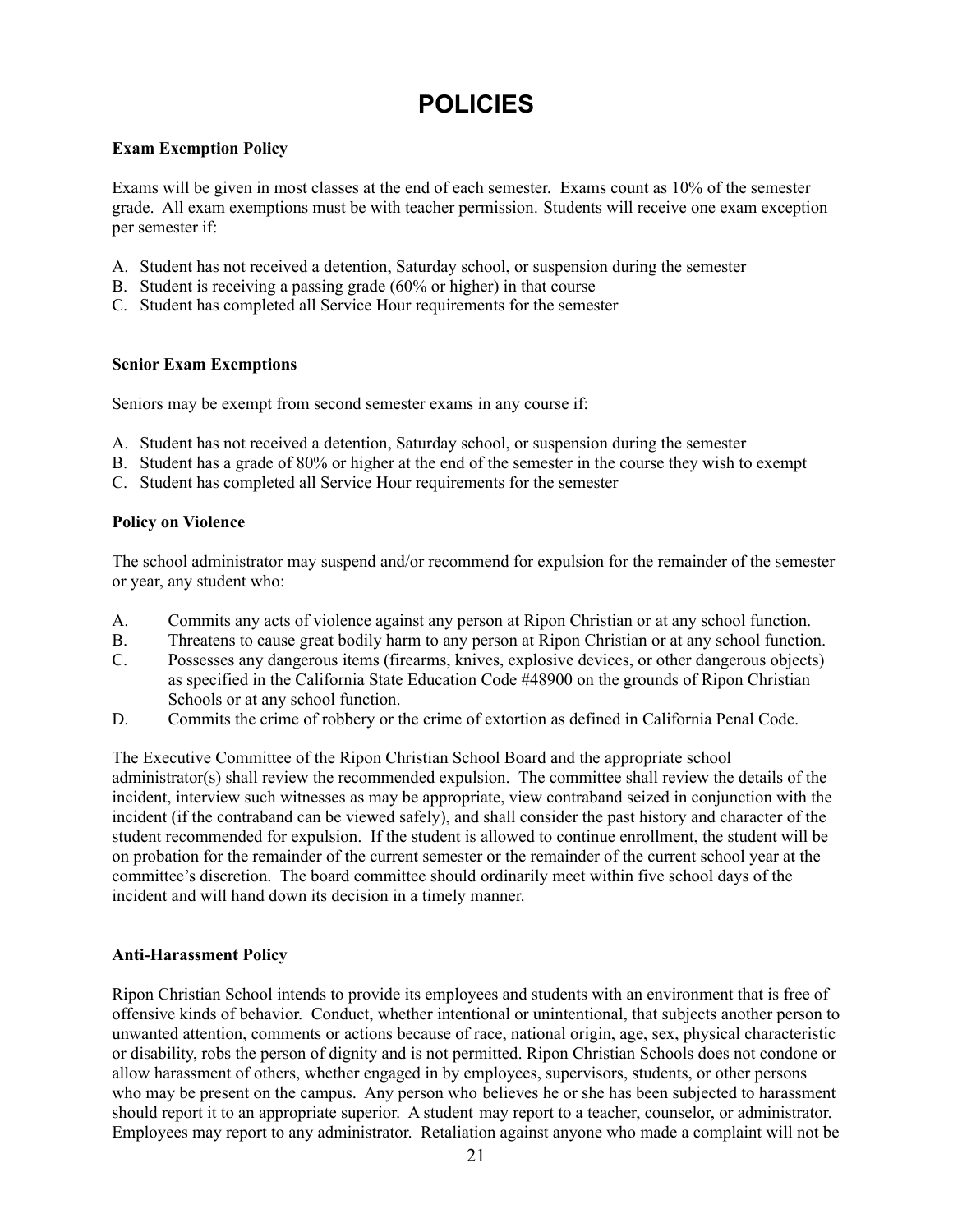tolerated. Each report will be given serious consideration and investigated thoroughly. Appropriate action will be taken to eliminate such harassment. All reports of harassment and subsequent investigations will be handled discreetly to avoid embarrassment of the person making the report. Any person who is determined to have violated this policy may be subject to corrective action and discipline, including the possibility of termination (for employees) or expulsion (for students).

#### **Sexual Harassment Policy**

Ripon Christian School intends to provide its employees and students with an environment that is free of offensive kinds of behavior. Sexual harassment, which includes making unwelcome sexual advances, engaging in improper physical contact, making inappropriate sexual comments, or otherwise creating an intimidating, hostile, or offensive educational environment toward a fellow student or a school employee will not be tolerated. Complaints should be reported to the administration or counselor. Retaliation against anyone who made a complaint will not be tolerated. A violation of this policy may result in appropriate disciplinary and corrective action, up to and including expulsion.

Inappropriate electronic communication, which involves sending, receiving, or forwarding sexually explicit or suggestive messages, photos, or images via cell phone, computer, or other digital device, is also a violation of this policy. Students engaged in such activities are subject to state laws and school discipline. The school considers sending, sharing, possessing, or even viewing pictures, text messages, or emails that contain a sexual message or image a violation of this policy; a violation which will result in school discipline, up to and including expulsion, and the possible notification of law enforcement. Students are required to report any such activities to a teacher or school administrator.

#### **Student Search and Seizure Policy**

School officials may search any individual student, his/her property, or school property under his/her control when there is a reasonable suspicion that the search will uncover evidence that he/she is violating the law, Board policy, administrative regulation, or other rules of the school. Reasonable suspicion shall be based on specific and objective facts that the search will produce evidence related to the alleged violation. The types of student property which may be searched by school officials includes, but are not limited to, lockers, desks, purses, backpacks, student vehicles parked on school property or in the immediate vicinity of the school, cellular phones, or other electronic communication devices.

Any search of a student, his/her property, or school property under his/her control shall be limited in scope and designed to produce evidence related to the alleged violation. Factors to be considered by school officials when determining the scope of the search shall include the danger to the health or safety of students or staff, such as the possession of weapons, drugs, or other dangerous instruments, and whether the item(s) to be searched by school officials are reasonably related to the contraband to be found. In addition, school officials shall consider the intrusiveness of the search in light of the student's age, gender, and the nature of the alleged violation.

Searches of individual student's person shall be conducted in the presence of at least two school employees. The principal or designee shall notify the parent/guardian of a student subjected to an individualized search as soon as possible after the search.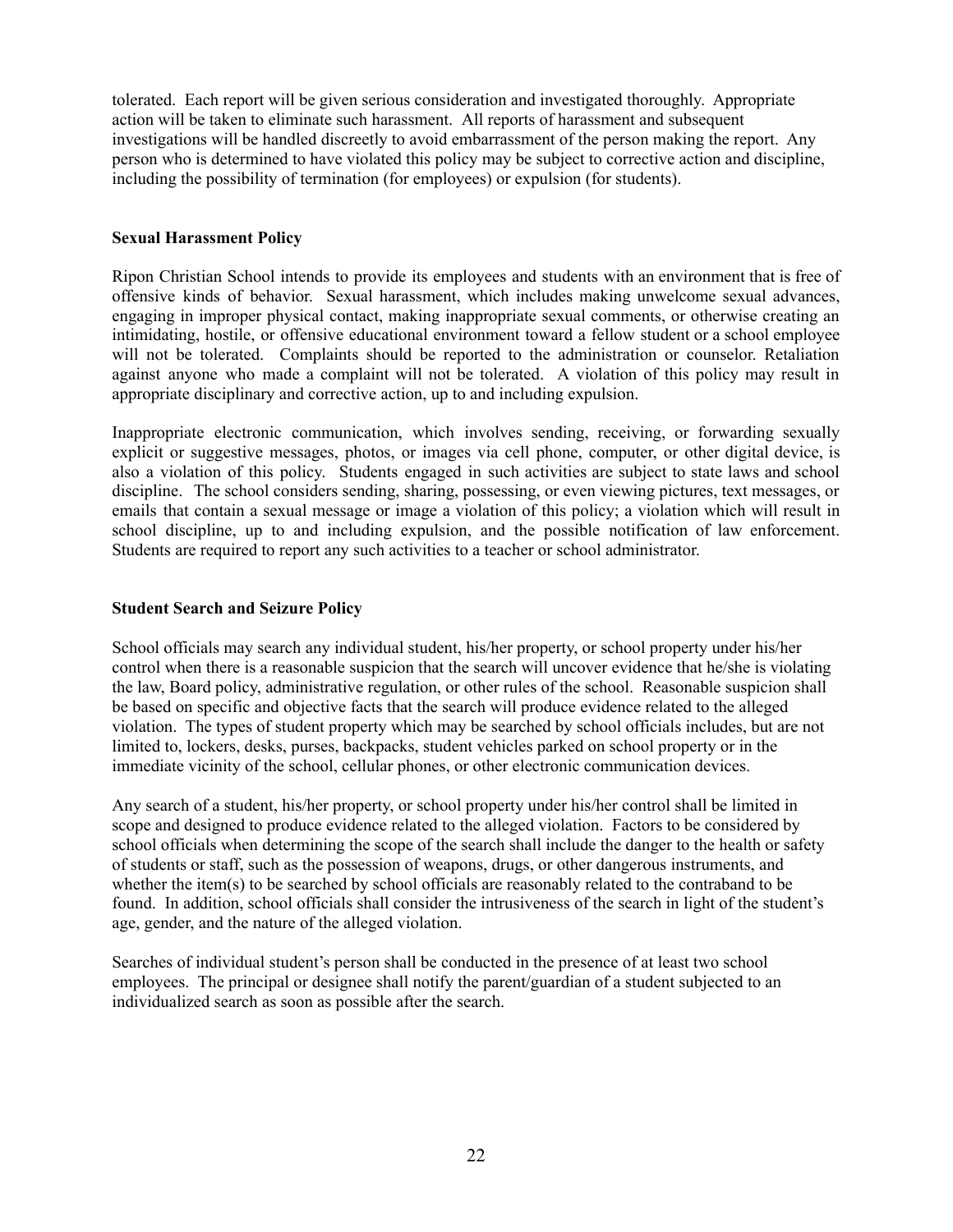#### **Use of Contraband Detection Dogs Policy**

In an effort to keep the school free of illegal substances, the school may use specially trained non-aggressive dogs to sniff out and alert staff to the presence of items prohibited by law or school policy. The dogs may sniff the air around lockers, desks, bags, items or vehicles on school property or at school sponsored events. The above inspections will be unannounced.

Prior to conducting an inspection, students will be asked to leave the room that will be subject to the canine sniff. The dog's handler will determine what constitutes an alert by the dog. If the dog alerts on a particular item or place, the student having the use of that item or place, or responsibility for it, will be called to witness the inspection. If a dog alerts on a locked vehicle, the student who brought the vehicle onto school property will be asked to unlock it for inspection.

#### **Illegal Drugs and Alcohol Policy**

Any student suspected of having consumed an alcoholic beverage may be breathalyzed by the Administration. A breathalyzer may be used by a school administrator or teacher in charge at school events, including, but not limited to, athletic events and field trips. Students will be tested randomly as a result of using a routine pattern testing model, or if the student's behavior provides reasonable suspicion that he/she may be under the influence of alcohol. If a student tests positively with the breathalyzer, the student's parents and possibly law enforcement will be notified and the student will be removed from the school or event.

RC has the right to drug test any student where there is reasonable suspicion. Any student found in possession of an alcoholic beverage or other illegal drug on campus, or who has consumed an alcoholic beverage or other illegal drug elsewhere and appears on the school grounds or at any school activity, on or off campus, will be suspended for up to five full school days and placed on probation with all the following conditions and restrictions on return to RCHS:

- A. A satisfactory conference with the parents, student and principal
- B. Removal from all extra-curricular activities for one calendar year
- C. Removal of the privilege to attend any school function, except classes, for one calendar year
- E. The student may, after 45 days of Ripon Christian School attendance, request to meet with the Executive Committee of the School Board for a POSSIBLE release from conditions B and C.
- F. Maintenance of acceptable citizenship, attendance, and scholastic record for one calendar year from the date of infraction
- G. Failure to comply with any of the above conditions will result in suspension with expulsion proceedings to begin immediately.
- H. A second alcoholic beverage or other illegal drug related offense anytime during the student's attendance at Ripon Christian, prior to graduation, would result in suspension with expulsion proceedings to begin immediately. Any student who is already on behavior probation from a previous suspension will be expelled for at least one full semester. If the student returns to Ripon Christian High School, it will only be under the before mentioned conditions and restrictions.
- I. Any student involved in the sale or distribution of a legally controlled substance for the purpose of gain, whether on or off campus shall be recommended for immediate and permanent expulsion to the School Board. The appropriate law enforcement agencies will be notified.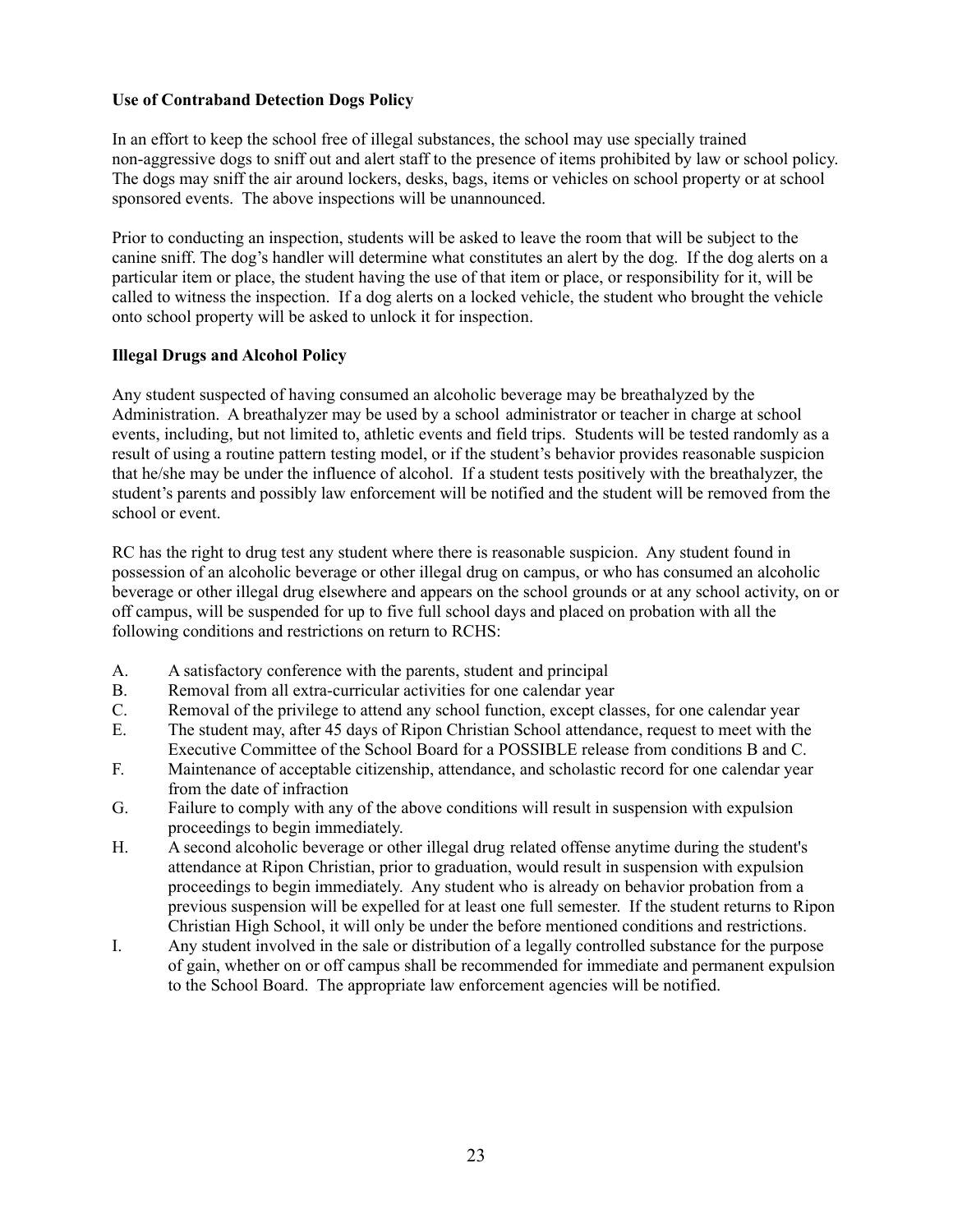#### **Tobacco Policy**

Ripon Christian is a tobacco-free campus. Students possessing or using tobacco products including vaping devices or other tobacco paraphernalia will be considered in violation of the tobacco policy. This policy pertains to students walking or in vehicles in the immediate vicinity of the school buildings including all of Maple Avenue, school buses, athletic contests home or away, and school-sponsored functions on or off campus. The penalties for the use of tobacco products are:

- A. The first offense may result in a suspension.
- B. The second offense may result in a conference with parent, student, and administration and further disciplinary action.
- C. Subsequent offences will result in further disciplinary actions up to and including expulsion.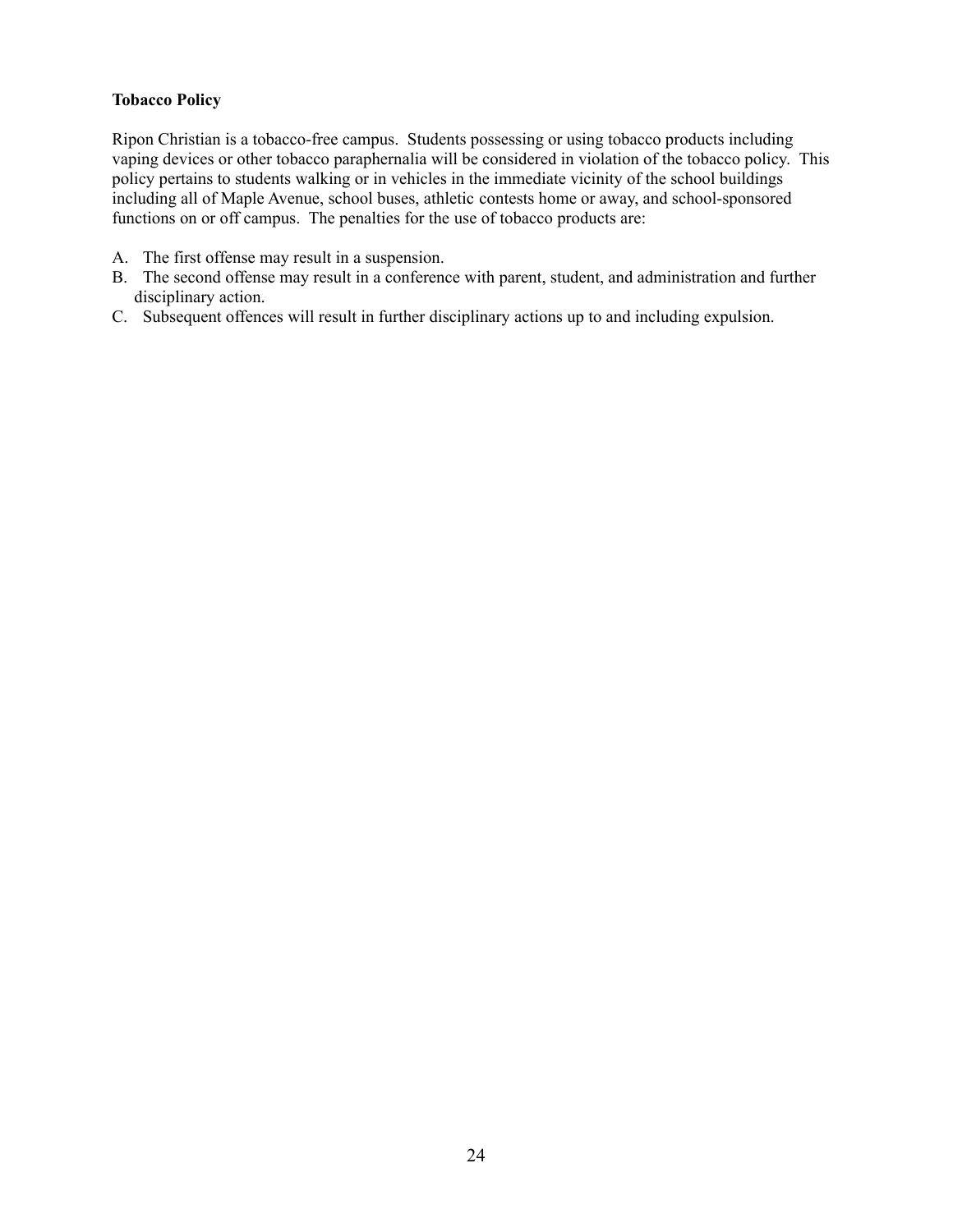## **STUDENT DISCIPLINE**

Our discipline code consists of the following: behavior notices, detentions, Saturday Schools, and out-of-school suspensions. All students begin each semester with a clean slate. Classroom misconduct, dress code violations, parking/driving violations and cumulative tardiness are examples of behavior that warrants the assignment of a detention or Saturday School. Excessive student discipline may warrant placing a student on probation for the remainder of the school year with the loss of privileges, etc.

In order to ensure the safe, secure and harassment-free learning environment of RCHS, the administration reserves the right to recommend the removal of any student who poses a threat, real or perceived, to any RCS student or staff member.

**Behavioral Notices** may be issued to students for minor behavioral concerns. After three behavioral notices, a student will be issued a detention.

**Detentions** are scheduled from 7:00 am to 8:00 am on Tuesday mornings. **There will be a \$5.00 fine for each detention served which must be paid at the beginning of your detention**. Detentions are considered a form of disciplinary punishment and should be regarded as such by the student. If students cannot serve an assigned detention, they must speak to the administrative staff prior to the scheduled detention to reschedule. Failure to appear for an assigned detention will result in rescheduling the missed detention and receiving an additional detention.

**Saturday School**: You will receive the following upon receiving your 5<sup>th</sup> detention (a) a Saturday School (b) \$25 fine Subsequent detentions - Suspension or other disciplinary action determined by administration.

#### **Suspension and Expulsion**

There may be infractions that must be dealt with immediately which do not follow the normal discipline procedure. Students will be sent immediately to the office for serious infractions. Administration may suspend students who exhibit defiance or serious violations of rules and standards.

A parent or guardian will be notified if a student is assigned a suspension. During the time of suspension, the student is expected to make up all work missed. Also, the student is not to be on campus for any reason including attendance at extracurricular activities. Continued suspensions may result in a recommendation of expulsion.

It may be necessary to expel for infractions of a very serious nature such as use of alcohol and drugs, possession of a weapon, violent threats, deliberately and falsely setting off a fire alarm or calling emergency vehicles. These infractions are considered especially serious if accompanied with a casual or defiant attitude, or if the student repeatedly exhibits an attitude and behavior that are opposed to the philosophical, religious, and organizational standards of the school. The Executive Committee of the School Board will determine expulsion. The School Board or its representatives will re-interview families of expelled students before they are readmitted for a new semester.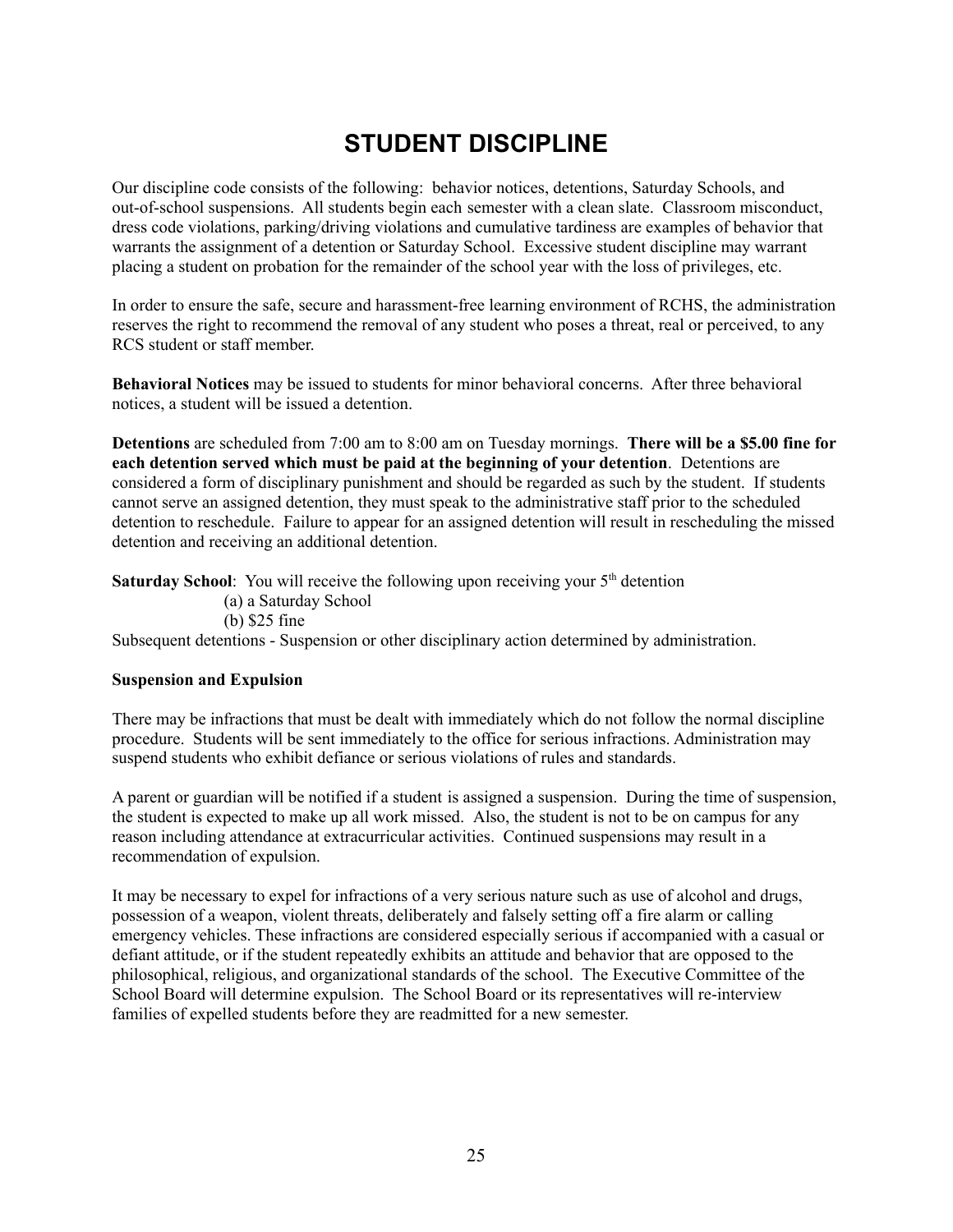## **STUDENT CONDUCT**

Ripon Christian High School students are expected to make every effort to maintain standards of behavior that conform to God's standard. The fruit of the Spirit (Galatians 5:22-23) should become more evident each day as students grow and mature in their faith. Among the attitudes we expect to see are: reverence and obedience to God and His Word; courteous and respectful attitudes toward other students; full cooperation with the classroom teachers; respectful attitude to all other adults; avoidance of all profanity; and no loud, offensive, or harassing type language.

The school will encourage proper conduct in both the positive and negative sense. Doing that which is right should be the main focus for guiding conduct. But institutional integrity also requires the exercise of disciplinary action. Students will need to abide by classroom and school rules and principles. Our school should be free of offensive behavior.

Students who violate the principles of good conduct during school hours or at school events will be subject to school discipline. Note: Attendance at school-sponsored events or activities is a privilege, not a right. Administration has the authority to take away this privilege. Although the school will not normally discipline students for violating the conduct rules outside of school or school events, students involved in a public misdemeanor may lose the privilege of representing the school in a school activity such as choir tour, presentation of a play, sports, etc. The board reserves the right to suspend or expel a student based on involvement in a criminal action. A school event is understood to be an event involving our students and given direction by, or sponsored by, a staff member, coach, the student council, or administration.

**Dress Code:** Our appearance, like all of life, must honor God. As adults dress appropriately for their jobs, students should dress suitably for school. Clothing, hairstyle, and general appearance should contribute to a healthy academic environment. Extremes of clothing or grooming to gain undue attention or to challenge the accepted standards of the school are inappropriate. Moderation and modesty are virtues that should be obvious in our school. Our dress code guidelines include:

- A. All students are to wear the approved RC standardized polo shirt when **on campus**, before school and after school, each day of attendance including exam days. The shirt is not to be altered in any manner and is to be appropriately sized. The polo is to be visible at all times. Sweatshirts, sweaters, and jackets may be worn over the polo.
- B. All clothing must be clean and neat.
- C. Dresses, skirts, and shorts must be appropriate and modest. They may not be frayed or torn and should be mid-thigh or longer in length.
- D. Cut-offs and spandex shorts are not allowed for boys or girls.
- E. Students are prohibited from wearing their sports uniform bottoms during school unless instructed to dress out for an early departure.
- F. Jeans and other pants may not be torn, slit, or have holes. Pants for girls should fit appropriately (no yoga pants/jeggings) and should not be too low so as to reveal underwear. Pants for boys must be worn at the waist, not sagging so as to reveal underwear. Pajamas and slippers may not be worn to school except on designated days only.
- G. Clothing, backpacks, binders, or jewelry promoting anti-Christian thought, (e.g., skulls and crossbones) insignias, writing, or pictures which promote secular music groups, alcohol, tobacco, controlled substances, or sexually suggestive situations are prohibited. Pants (including P.E. outerwear) may not have words across the backside.
- H. No hats, caps, beanies, handkerchiefs, or sunglasses are to be worn at any point during the school day, including breaks and lunch hour. This includes hoods from sweaters, jackets, or sweatshirts
- I. Boys: Wearing of earrings or pierced jewelry is prohibited on any body part. This includes nose/tongue/ear expanders/piercing or gauging. Girls: Wearing of pierced earrings is permitted in moderation. No nose/tongue/ear expanders/piercing or gauging.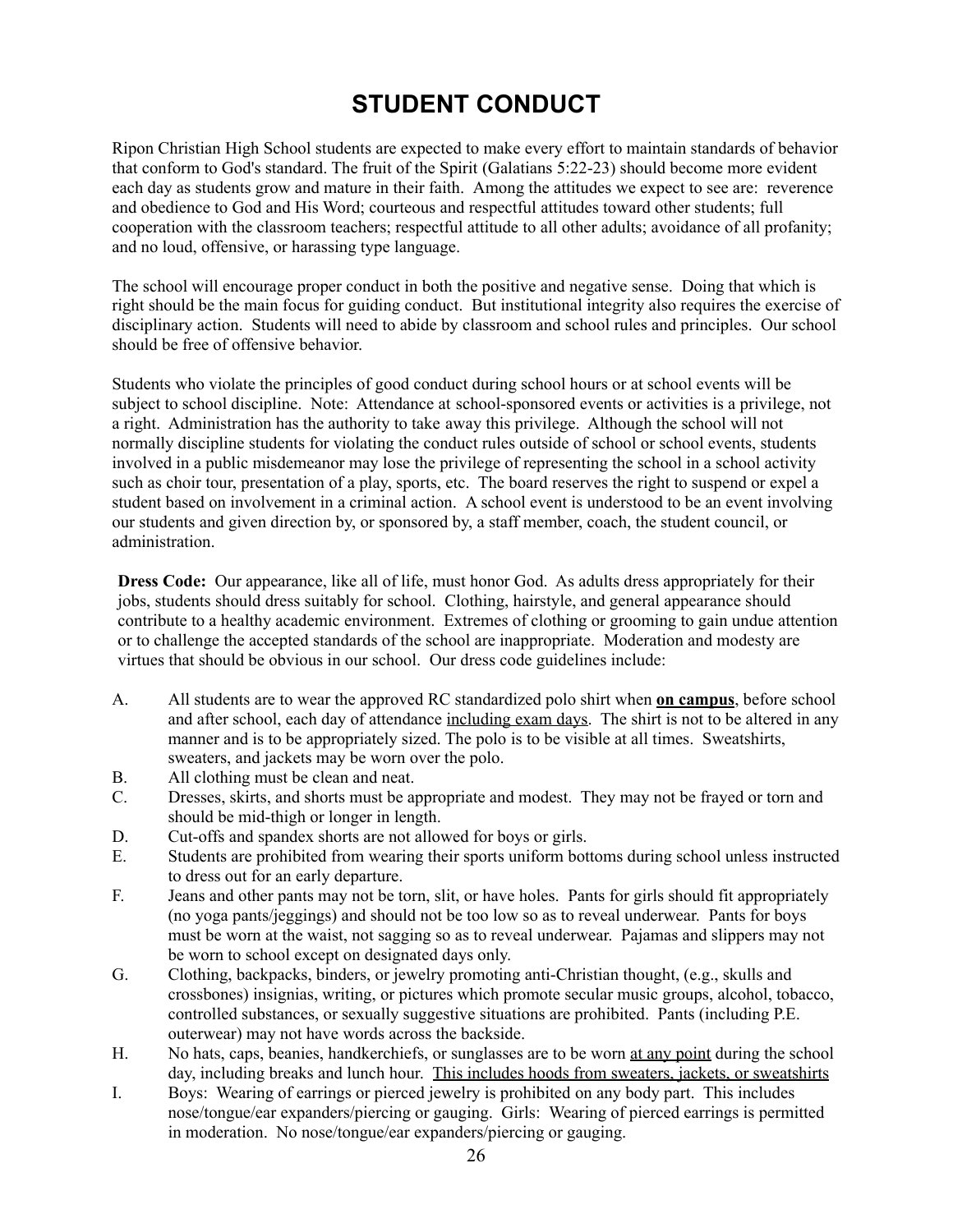- J. A school provided uniform is required for the following classes: PE, Advanced P.E., and Weights & Fitness.
- K. Hair must be neat with no extremes of color or style (i.e. Mohawk, shaved patterns, unnatural colors, etc.) Hair may not hang in eyes.
- L. Students are to wear shoes at all times. Flip-flops are acceptable (except during P.E.), however, slippers are not allowed.

The faculty and administration will decide what is appropriate. A good rule to follow is: "If you doubt its acceptability, don't wear it!"

A single dress code violation will result in a behavioral, while continuous violations will be subject to further discipline as determined by Administration.

#### **Honesty**

An increasing awareness of personal integrity, honesty, and obedience to God's Word is one of the most important Biblical, moral, and social values that a Christian school must stress. To emphasize the importance of honesty, the Board has adopted the following policy:

"For any dishonesty or cheating of which the teacher becomes aware and which can be validated, whether in classroom testing, daily work, memory work, or reference work, in class or out of class, the consequence may be a "0" for the test or assignment and a detention.

#### **Plagiarism**

Plagiarism is the act of presenting someone else's work or ideas as a student's own. The term plagiarism includes, but is not limited to, the use, by paraphrase or direct quotation, of the published or unpublished work of another person without full and clear acknowledgment. It also includes the unacknowledged use of materials prepared by another person or agency engaged in the selling or distribution of term papers or other academic materials.

Plagiarism is a form of dishonesty or cheating. Therefore a student who copies another's paper completely or in part is guilty of plagiarism. A student who purchases or steals an essay from the Internet and claims it as his/her own is guilty of plagiarism. A student who copies passages, ideas, statistics or wording from a book, periodical, website or other source and claims it as his own without parenthetical citations and a listing on a works cited page is guilty of plagiarism.

Since plagiarism is cheating, the student involved may receive the consequences as defined above under the Honesty Policy. According to the teacher's discretion, the student may be given the chance to redo the paper for a lowered grade.

The following guidelines will help students avoid plagiarism:

- A. When using a writer's ideas, the name of the author and the work in which the idea was found should be cited.
- B. A student must give a new citation even when using additional information from a previously cited source.
- C. Anytime passages are used word for word, they must be put in quotation marks followed by a citation. Even when summarizing or paraphrasing, a student must remember to use quotation marks around key words or phrases taken directly form the source followed immediately by a new citation.
- D. Students should follow the MLA guidelines for citations found in their Writer's Inc. book.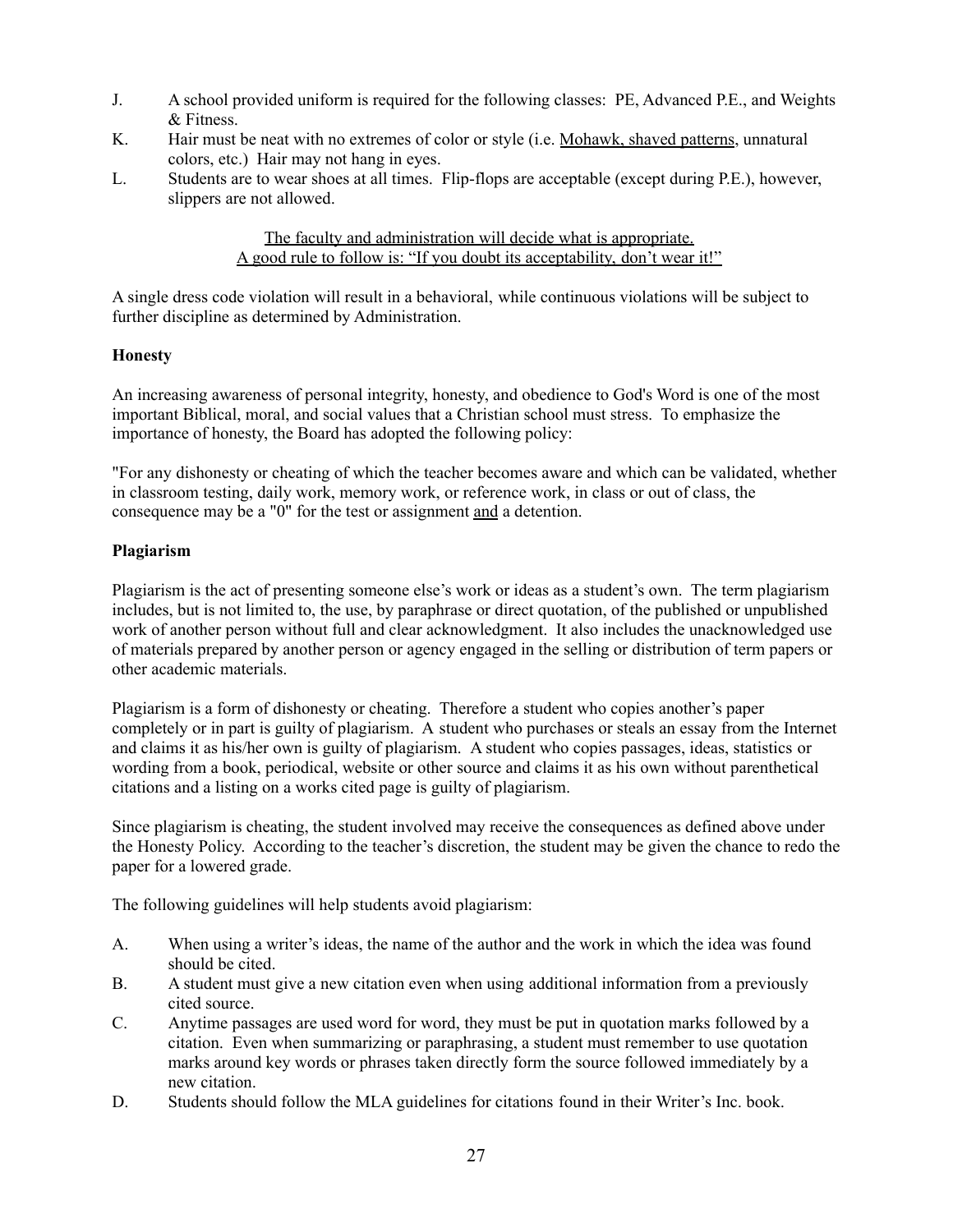**Remember: You must cite everything you borrow, unless you are sure that the information is common knowledge.**

#### **Care of School Property**

Willful damage or theft of any school, student or employee property may result in disciplinary action up to and including expulsion. In addition, repair and/or payment for damage must be made.

#### **Bus Behavior**

Students must cooperate in obeying the following rules. Do not expect your driver to make exceptions since you will be asking him to break the law, which will jeopardize his/her license. Any student who violates safety and/or behavior guidelines established for student conduct on RCS transportation/buses is subject to losing the privilege of being transported by RCS provided bus services. Anytime RCHS students are transported in a school bus, they shall be under the authority of, and responsible directly to, the driver of the bus. The driver shall be held responsible for the orderly conduct of the students while they are on the bus.

PLEASE NOTE: Regulations of the State Board of Education states the following: "Pupils transported in a school bus shall be under the authority of and are responsible directly to the driver of the bus. Continued disorderly conduct or persistent refusal to submit to the authority of the driver shall be sufficient reason for a pupil to be denied transportation." (Article IV-1085)

#### **Busing Guidelines**

- A. Students must be waiting at the bus stop five minutes before the scheduled pick-up time.
- B. Students are expected to cooperate and obey the directions of the bus driver.
- C. Rowdiness will NOT be tolerated. This includes shoving, hitting, wrestling, throwing, etc.
- D. No student is to leave a seat while the bus is in motion.
- E. No eating or drinking on the bus.
- F. Paper/debris is not to be thrown on the floor or out of the windows.
- G. No objects of any kind are to be thrown out of the windows.
- H. Heads and arms are to be kept inside the bus at all times.
- I. Students are not to shout at, talk to, or gesture to pedestrians or motorists.
- J. After leaving the bus, students must go directly to their homes.
- K. Parental permission to leave or board a bus at other than a normal stop has to be cleared with the school and given to the bus driver in writing.
- L. Students are to report any damage to seats or other parts of the bus so that they may not be charged with responsibility for such damage.
- M. Any student scratching, cutting, or damaging any part of the bus will be charged for such damage and suspended from riding for a period of time.
- N. No animals or insects, dead or alive, may be transported on the bus.
- O. Any student persisting in disobeying the rules will be denied transportation.

#### **Foggy Day Bus Procedure**

Since buses travel within a 30-mile radius from the school in all directions, fog conditions may vary widely from one route to another. We have adopted the policy that individual drivers may postpone departure of their buses based on conditions prevailing on their routes. The driver will call parents at various points on the route notifying them of a delay and ask them to call the other parents after them on the bus list notifying them of the anticipated delay.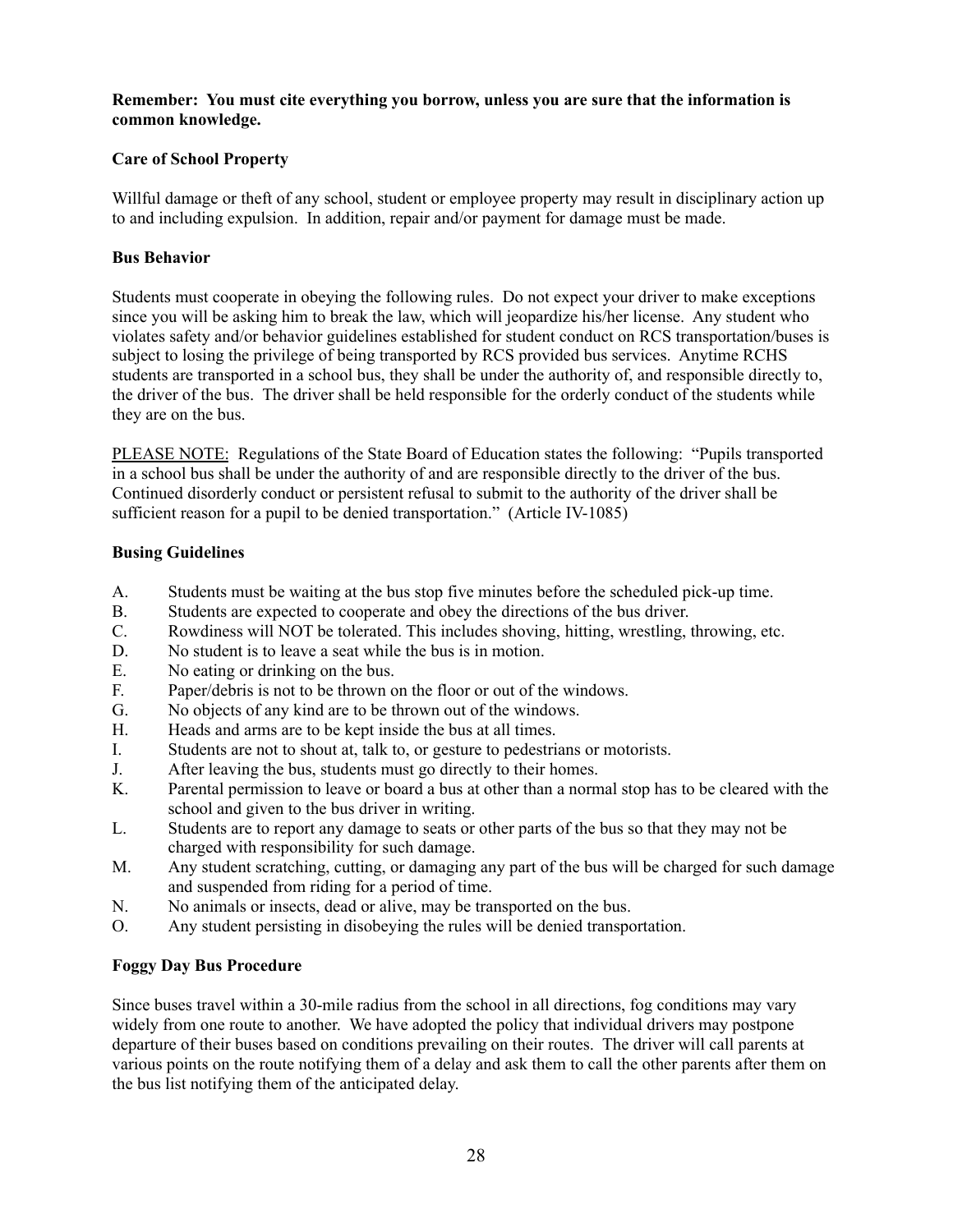#### **Emergency School Closings**

In the event of an emergency school closing due to weather of unforeseen circumstances, you will be contacted.

#### **Emergency Drills**

State Law requires periodic disaster preparedness drills, such as bus-evacuation drills. You are expected to obey the instructions of your teacher, supervisor, or bus driver during these drills. The protective techniques that are practiced in a disaster drill will further reduce the likelihood that you will be injured if a disaster occurs.

#### **Computer Use**

Computers and networks can provide access to resources on and off campus, as well as the ability to communicate with other users worldwide. The use of the computing resources at Ripon Christian School is a privilege, not a right. The expectation is that students will respect this privilege and act responsibly. Students must respect the rights of other users, respect the integrity of the systems and related physical resources, and observe all relevant laws, rules and regulations. Violation of any of the policy rules or attempts to circumvent the school's website blocker will result in disciplinary action up to and including expulsion/legal prosecution.

Students will be provided with a limited amount of digital storage on the school server during the school year. All student files will be erased at the end of the school year. It is the students' responsibility to remove any and all files prior to the end of the school year that they intend to keep.

#### **Internet Access**

Internet access is available at Ripon Christian High School in the classrooms, the library, computer lab and our wireless network. The Internet offers vast resources promoting educational excellence. It can magnify what is good in the world and what is sinful and corrupt. Therefore, in the area of Internet use, much responsibility and restraint is required. Students are required to follow all rules regarding Internet usage. Violation of any rules will result in disciplinary action.

- A. Do not use the school network to gain unauthorized access to any computer system, either on the school network or outside of the school network.
- B. Do not use a computer account that you do not have the authority to use.
- C. Do not obtain or use a password for someone else's account.
- D. Do not use or copy any software without permission.
- E. Do not install or run any executable files brought in by the student or downloaded from the Internet.
- F. Do not perform any act that will hinder the normal operation of computers, printers, or networks.
- G. Do not tie up any computer, including Internet, doing unproductive work. This includes, unnecessary print jobs, any large downloads, and playing games.

#### **Internet Usage**

- A. Do not use search engines to obtain inappropriate materials. Do not upload, download or publish any form of pornographic, violent, illegal, or inappropriate material.
- B. Do not use chat rooms, instant messaging programs, or any communications software.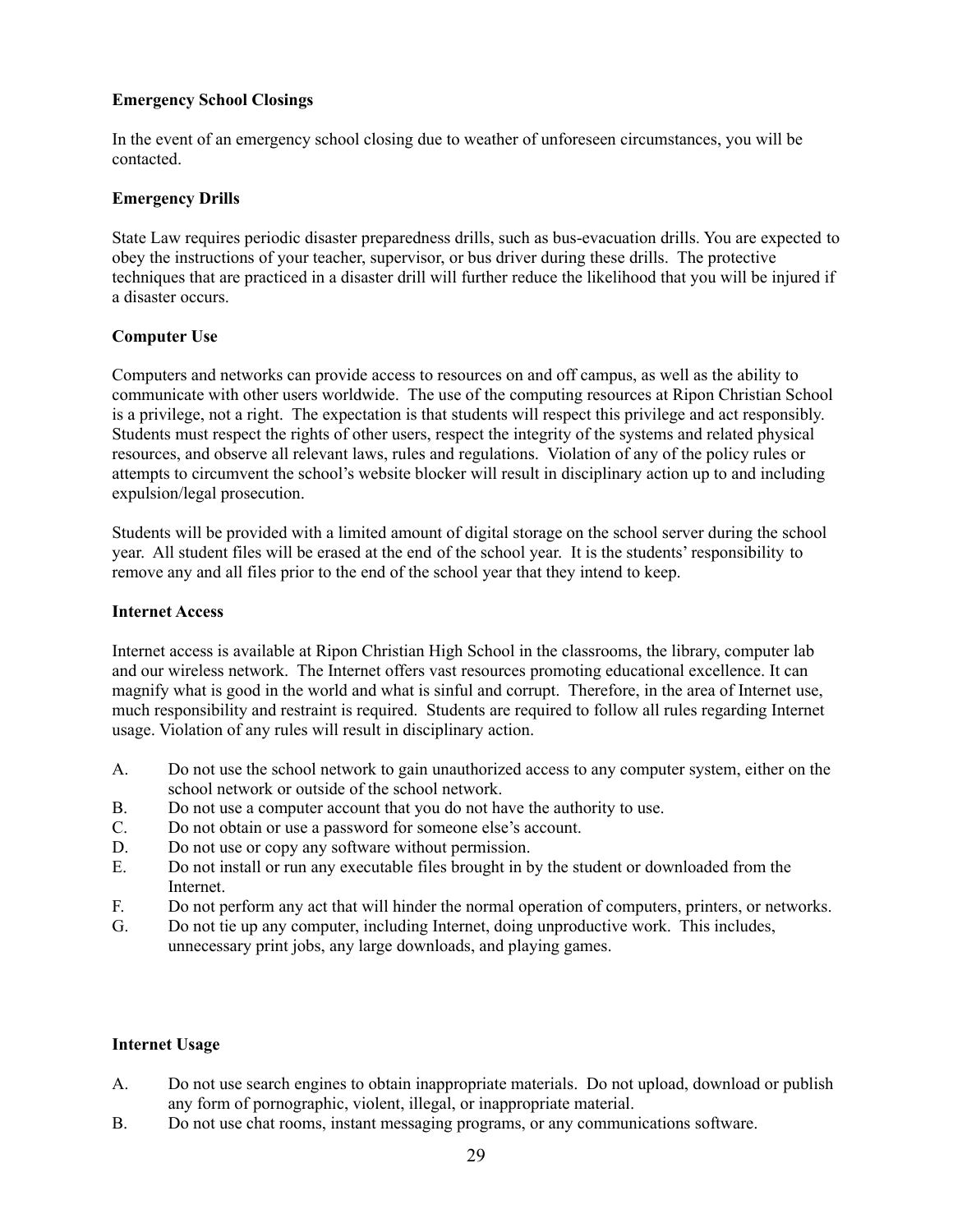- C. Do not use any form of Internet communications (chat room, IM, email) to harass or harm others. Forgery or other misrepresentation of one's identity via electronic or any other form of communication is a violation of RCS computer policy.
- D. Do not use the Internet to gamble or steal.
- E. Do not download materials to use as original work.
- F. Do not reveal your address or phone number or any person's address/phone number over the Internet.
- G. Do not download any kind of material (music files, games, programs, pictures). This includes using a specific website or program to perform these actions. Illegal downloading is a violation of copyright laws set in place by the Federal Government.

## **EXTRA-CURRICULAR ACTIVITIES**

#### **Student Extra-Curricular Activities**

- A. CLASS ORGANIZATION Each class is assigned faculty sponsors who act as advisors on all class projects.
- B. CLASS ACTIVITIES Class fundraisers need approval of faculty sponsors and the principal at least two weeks in advance. Class funds are needed for class activities, Junior-Senior Banquet, Grad Night activities, and a class gift at graduation. Planning should begin early in the freshmen year.
- C. PUBLICATIONS Our yearbook, the Lance, will be distributed at the end of each school year.
- D. MUSIC extracurricular music groups may perform at concerts and provide special music in churches.

#### **Concert Behavior**

To make band and choral concerts a positive experience for everyone, please honor the following:

- A. Student musicians are expected to attend all assigned concerts. Students must discuss potential schedule conflicts with their director(s) well ahead of time. In the event of an unforeseen absence (e.g., sickness), students need to give a parent note to the director(s) the next school day.
- B. Student participants must be in their assigned places by the time designated by the director(s).
- C. Student musicians are expected to stay for the full concert. Doing so respects all student musicians and their director(s), cuts down on distractions, and exposes listeners to different music styles and levels of musical proficiency. Contract the director(s) prior to the concert if a situation arises that does not allow this requirement to be fulfilled.
- D. Students' cell phones must be put away once a concert begins. Supervisors will confiscate phones seen during a performance and return them at the end of the event.

#### **Class Fundraising**

Each class will participate in fundraisers throughout the school year. Faculty advisors will share details with students and parents when specific plans have been made.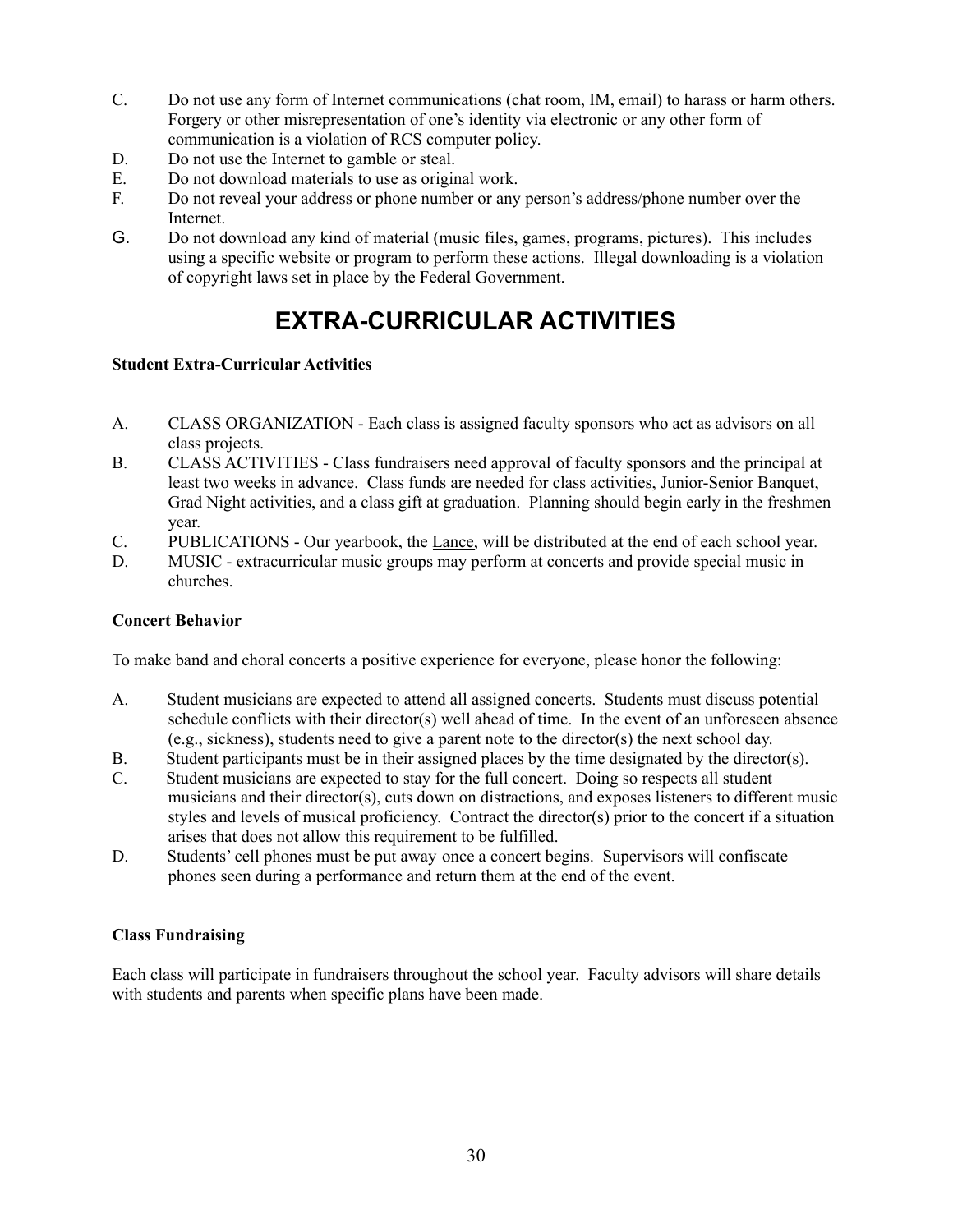#### **Extra-Curricular Athletics**

Athletic Handbooks will be provided by the Athletic Director.

The Athletic Program has definite educational goals. The highest of these goals is to bring athletics under the Lordship of Jesus Christ by teaching Christian commitment and joyful living through the student's athletic experience. Along with health fitness and motor proficiency, participation in sports teaches citizenship, respect for authority, self-discipline, self-control, the pursuit of excellence, and the means to deal with success and failure. Ripon Christian High School's interscholastic athletic program provides opportunities for student-athletes to participate at a high level of play as part of the Southern League (SL) in the Sac-Joaquin Section of the California Interscholastic Federation (CIF). The most qualified student-athletes are selected in order to field highly competitive sports teams. Student-athletes are asked to demonstrate a willingness to sacrifice time, give an intense effort, and place team above self-interests. Student-athletes at RCHS are expected to sign and abide by the "Athletic Contract" developed by the Athletic Department.

Students at RCHS may choose from a number of sports teams. Golf and volleyball for girls, football for boys, cheerleading for girls during football games, and cross country for boys and girls are offered during the fall season. Basketball for both boys and girls is available in the winter season along with cheerleading for girls, and soccer for boys and girls. Selection of cheerleaders is made near the end of the previous school year. In the spring, boys may play baseball, tennis, golf, or volleyball, while girls may compete in softball and tennis. Student-athletes are required to have the following on file with the Athletic Director before they can practice on any RCHS sports team: 1) evidence of a positive physical exam performed by a licensed physician; 2) proof of health care insurance; 3) appropriate medical documentation; and 4) an athletic contract signed by the student-athlete and his/her parent or guardian.

Attendance at school is compulsory. Student athletes must attend a minimum of one-half day of school (this includes students with late arrival and early release) in order to participate in athletic games or practice.

#### **State (CIF) Eligibility Requirements (For Athletes Only)**

Any student whose semester grade point average is less than 2.0 will be on probation during the following quarter. If a student who is on probation does not obtain a 2.0 grade point average for the next quarter, that student will be ineligible until he/she has earned a 2.0 grade point average for a nine-week grading period. At that point the student will again be eligible. First semester freshman eligibility is based on a student's second semester eighth grade performance. A student who is CIF ineligible may participate in practice at the coach's discretion, but may not participate in interscholastic games or scrimmages.

#### **RCHS Eligibility Requirements for Extra-Curricular Activities and Athletics**

Participation in extracurricular activities is a privilege. It is presumed that students who are representing Ripon Christian High School in various activities are maximizing the educational opportunities that are available to them. We want to encourage every student to focus on academic excellence as a priority at RCHS. Consequently, continued eligibility for participation in extracurricular activities is contingent upon the student maintaining at least a 2.0 grade point average with no (F) grades. Grading periods for RCHS extra-curricular activities will be: first quarter, first semester, third quarter, second semester.

- A. If the student does not maintain a 2.00 grade point average or has a failing grade (F) at the end of a nine week grading period, a period of nine weeks of probation will be enforced.
- B. During this eligibility probationary period, the student will be permitted to practice and participate in extracurricular contests and activities.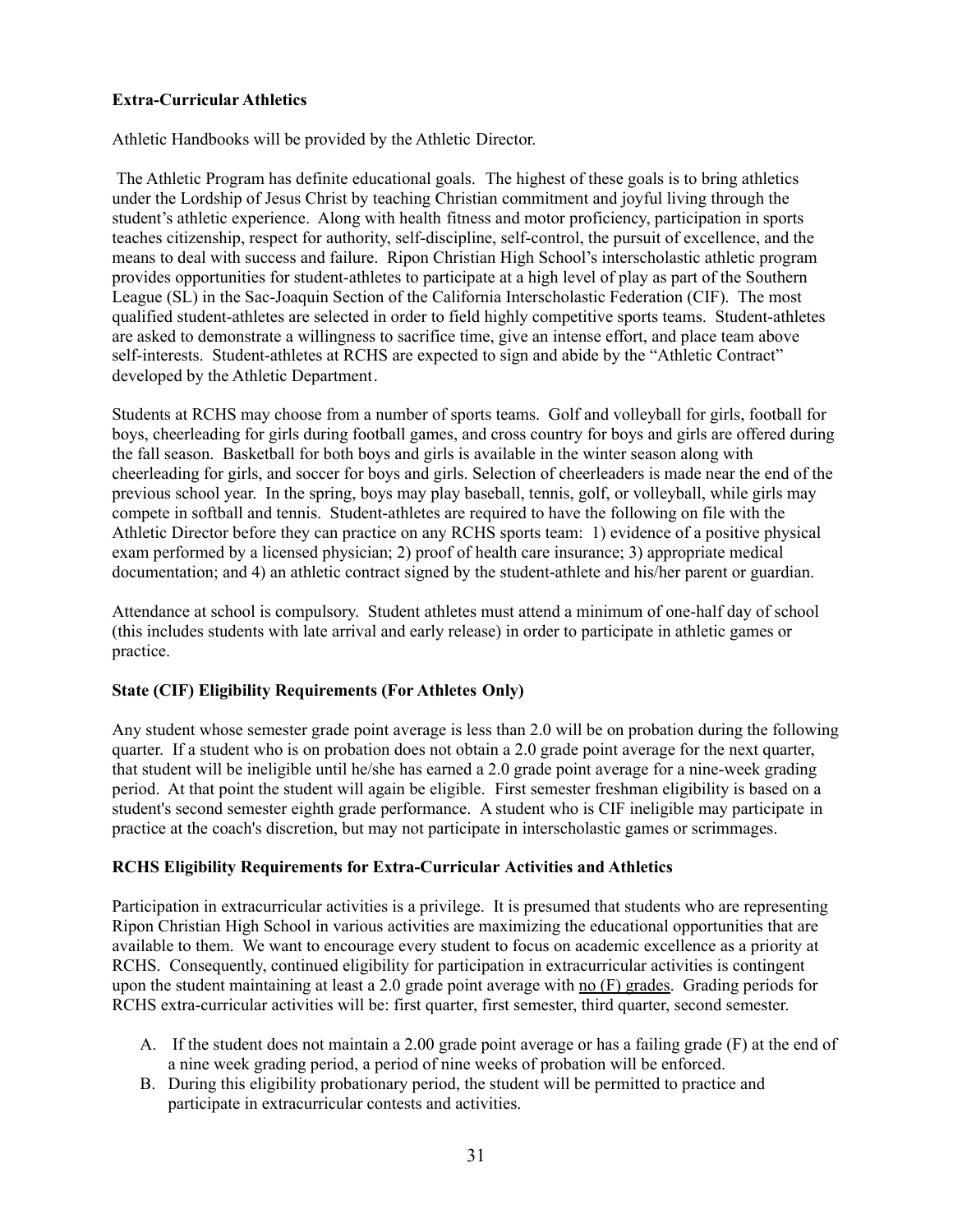- C. At the conclusion of the probationary period of nine weeks, a student who has improved his/her grade point average to 2.0 and has no failing grades will be eligible for extra-curricular activities.
- D. In the event a student receives below a 2.0 grade point average and/or an F grade after the probationary period of nine weeks, the student will be declared ineligible to participate.
- E. No probation period is available if a student fails two classes; immediate ineligibility is enforced.
- F. A student must be aware that the final grades of the  $2<sup>nd</sup>$  semester of the previous school year determine eligibility or probation for the first nine weeks of the following school year.
- G. A student's grades will be monitored on a year round basis which could result in probation and/or ineligibility occurring outside the season of a particular sport.
- H. First semester freshman eligibility is based on a student's second semester 8th grade performance. Students who do not meet eligibility expectations will be placed on probation for the first quarter of the freshman year.
- I. Every transfer student will be evaluated as to eligibility based on the previous marking period grades prior to entering Ripon Christian High School in accordance with existing RCHS academic policy as well as CIF rules and policy.

The dates chosen by Ripon Christian High School for eligibility determination are approximately:

| $1st$ quarter ends:  | 10/15/2021 | Eligibility date: | 10/26/2021 |
|----------------------|------------|-------------------|------------|
| $1st$ semester ends: | 12/22/2021 | Eligibility date: | 01/11/2022 |
| $3rd$ quarter ends:  | 03/11/2022 | Eligibility date: | 03/22/2022 |
| $2nd$ semester ends: | 05/26/2022 | Eligibility date: | 06/07/2022 |

#### **Extra-Curricular / Athletic Conduct Participation Responsibilities**

Extra-curricular activities at Ripon Christian High School include all athletic teams, musical groups, dramatic performances, and student government participants. As you participate in these activities, you are representing Ripon Christian High School, your parents, and our Lord Jesus Christ. Your behavior at school, at practices, at performances, at games, and in the community at large must be a reflection of actions that are God-honoring and in compliance with certain stated guidelines.

As a representative of Ripon Christian High School, you are expected to exhibit respect for peers, teammates, sponsors/coaches, teachers, parents, officials, and the institutions associated with your activity—on the field, on campus, in the classroom, and in the community.

Students representing Ripon Christian High School at athletic events as participants or spectators during any extra-curricular event are expected to demonstrate Christ-like behavior at all times. They are to adhere to the following CIF "Pursuing Victory with Honor" Program (Students and non-students alike). **Be a fan of character:**

**R** espect all participants, officials and coaches **E** ncourage fair play **S** et high standards of conduct **P** rovide a safe environment for athletic competition **E** xemplify a true fan of character **C** heer for your student athletes, not against the opponent **T** each through your actions

As adult behavior affects student behavior, spectators should encourage all people to observe the LEAGUE'S CODE OF ETHICS. Those who repeatedly engage in inappropriate behavior will be immediately reported to the proper authorities and removed from the activity or event.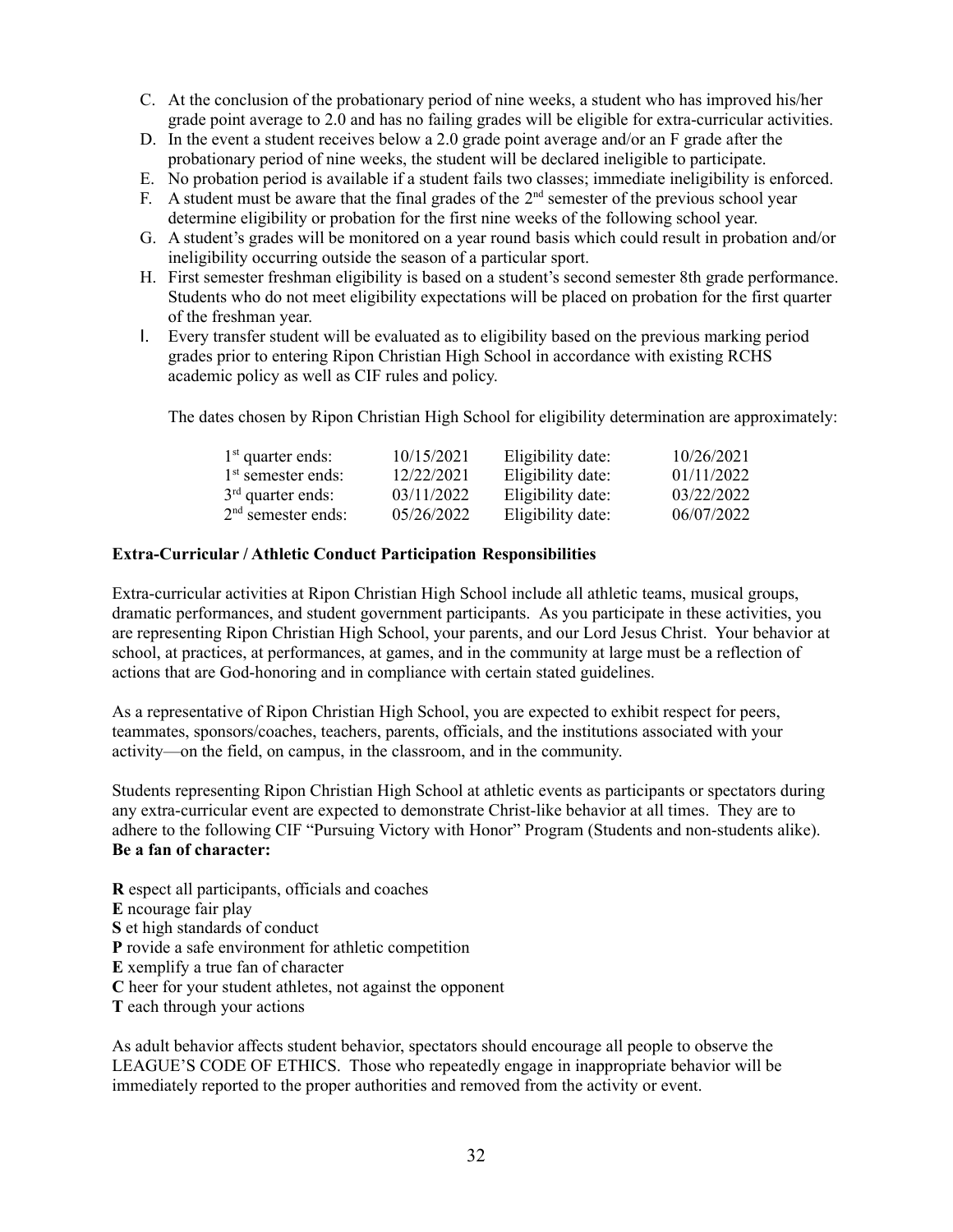#### **Student Participants and School Responsibility**

Extra-curricular participants should make a sincere effort to do their best in the classroom. Students should plan their time commitments so that sufficient time and energy can be given to studies. Participants should give proper attention to details regarding meeting times, practice times, game times, and bus departure times. Always consult your sponsor or coach if you are going to be late for a meeting, practice or a competition/performance. Being tardy or absent may result in reduced participation time, additional practice time, or removal from the activity/team. Students will be responsible for any and all classes that are partially or totally missed. Responsibilities include turning in assignments and arranging for the taking of tests that will be missed ahead of time (before you leave for the contest) or the following day as decided by the teacher. Failure to accept responsibility for academic work missed may result in probation/ineligibility. All those who participate in extra-curricular activities must attend a minimum of four full periods or one-half day of school (this includes students with late arrival and early release) during the day in order to participate on the day of a game/event/practice.

#### **Equipment**

RCHS provides most of the equipment and uniforms used in extra-curricular activities. Proper care and return of equipment and uniforms is required. The sponsor/coach will check out all equipment and uniforms. Uniforms should be kept at home until the day of the game/performance. Students are expected to return the equipment and uniforms checked out to them to their sponsor/coach within one week of the conclusion of the season or activity. Uniforms should be returned clean and ready for storage. Participants are responsible for the care and security of such items and are financially responsible for damaged, lost, or stolen items. Students will receive a behavioral for each day their uniform is late past the due date.

#### **Activities / Games / Transportation / Auto Insurance / Liability Waiver**

Ripon Christian Schools provides transportation to all extracurricular events. When school owned vehicles are available, they will be used. Participants must be at school 15 minutes before the scheduled departure time. The bus will not wait. Participants who miss the school provided transportation will have reduced participation time. Sponsors/coaches will establish appropriate attire for the activity, and all student participants will dress accordingly. Athletes will supply their own towels for away games. Athletes forgetting a uniform or footwear will not borrow from a non-starter. When school transportation is not available, transportation will be arranged using parent owned vehicles. Parents may give their son/daughter a ride home from an activity/athletic contest, but they MUST communicate with the sponsor/coach in a timely manner first.

All parents transporting students other than their own child to/from a school function will need to submit a copy of their driver's license and proof of car insurance ahead of time to the advisor in charge. For athletic activities, this information needs to be on file with the Athletic Director. Other students may ride with another student's parent if they have a signed note giving permission and releasing the school of any liability and this request is communicated with the coach. When using school provided transportation, the driver and sponsor/coach are responsible for your conduct and are to be respected at all times. When using a school bus for transportation to an event, the bus rules outlined in the student handbook apply.

In order for a student to participate in any on- or off-campus, school-related activity (e.g., Field Day, field trips, classrooms, labs, sporting events, swim parties), a parent/guardian will need to complete the waiver on the last page of this handbook. Signing this form is a condition of enrollment.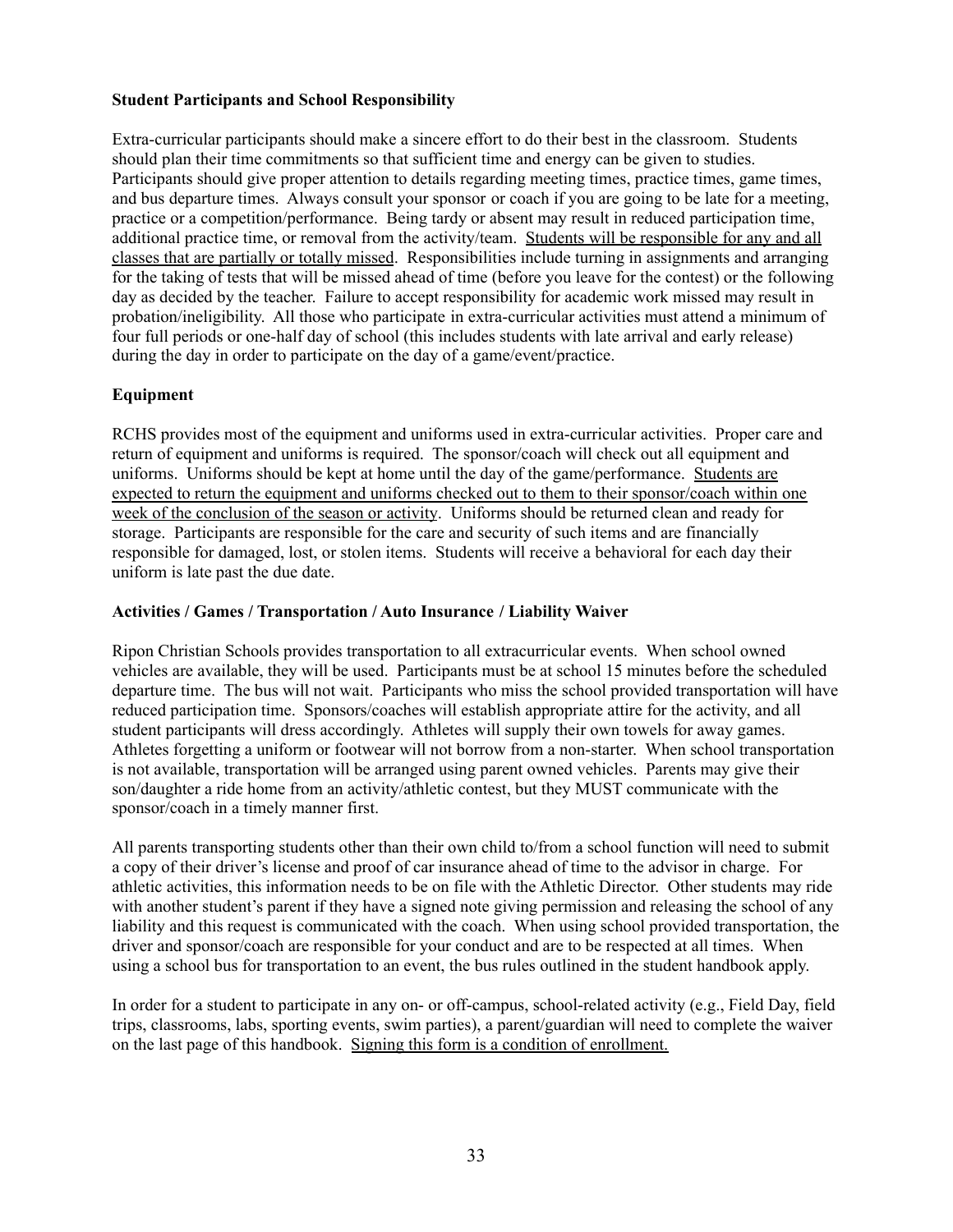#### **Athletic Physicals**

Athletes are required to pass a yearly physical examination prior to participation in school athletics. The record of the physical examination must be on file with the Athletic Director before a student can begin practice.

#### **Accident Insurance**

Ripon Christian School does not provide accident insurance for students at school or off-campus, school-related functions.

#### **Quitting an Activity**

Students at RCHS are encouraged to try a variety of activities and sports, but they may find that they are over committed, or have lost interest in the activity. Quitting the activity should be a last resort because it puts strain on the other participants. Quitting the activity will normally result in the student forfeiting the opportunity to participate in the next offered sport or activity. A participant contemplating quitting an activity must have a meeting with the sponsor/coach and an administrator to discuss the issues and concerns. Students, with administrative approval, may quit an activity without penalty if: 1) they get a note from their parents stating that their academic record or health requires it or 2) they quit the activity during the first two weeks of rehearsal or practice.

#### **Athletics - Illegal Drugs and Alcohol Policy –** see page 23

#### **Athletics - Tobacco Policy –** see page 24

#### **Criteria for Earning a Ripon Christian High School Letter/Award**

- A. The Ripon Christian High School letter is a symbol of the school's wish to acknowledge, thank, and honor those students who have, through their extra effort, dedication, and loyalty, brought distinction or given service to this institution.
- B. The school letter is an 8-inch gold block "RC" with blue trim. It can be worn on the blue school jacket/sweater.
- C. Letters will be awarded at a special assembly at the end of the school year. Only 1 letter is awarded to each student in his/her high school career at RC.
- D. A school letter will be awarded after the students has earned 50 points in any combination of activities or when the student has participated for 3 years in any one of the following activities: any sport, Knightsounds, a major robotics role, or a major role in 6 plays.
- E. Transfer students who enter RCHS from another school system may receive credit for their extracurricular and service activities in their former school (whether or not RC has that activity) according to the following schedule:
	- 1. Entering during freshmen year: up to 10 of the total points needed for an RC letter
	- 2. Entering as a sophomore: up to 20 of the total points needed
	- 3. Entering as a junior: up to 30 of the total points needed
	- 4. Entering as a senior: up to 40 of the total points needed
	- 5. Up to 2 years of participation in one of the specific activities listed above.
	- 6. The "letter coordinator" will review the student's record at his/her previous school and assign the appropriate points to the student's RCHS activity record.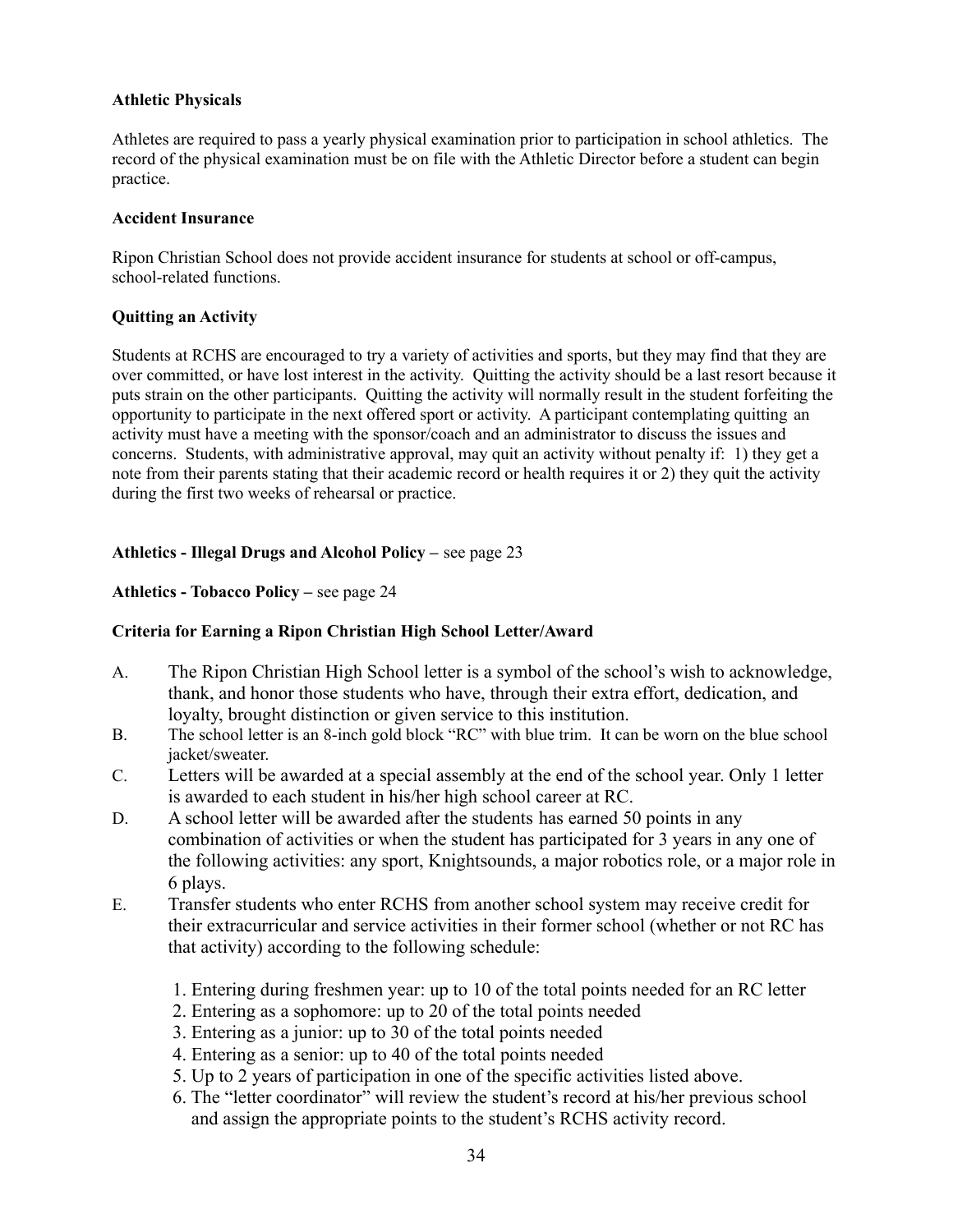The points for a RCHS school letter will be distributed as follows:

1. Sports:

-If a student does not complete the season for any reason other than injury, no points are awarded.

-Points are awarded on participation/commitment, not playing time.

- a. All participants in a varsity sport (including cheerleading) . . . . . . 0-10 pts.
- b. All participants in a JV, novice, or freshmen . . . . . . . . . . . . . . . . . 0-8 pts. c. Team managers and statisticians . . . . . . . . . . . . . . . . . . . . . . . . . . . 0-5 pts.
	- d. Varsity team manager attending all practices and games . . . . . . . . 0-8 pts.

#### 2. Drama:

| 2. Diailla.<br>-Points are awarded separately for the fall and spring plays<br>-Approximately 1 pt. should be assigned for every 10 hours of participation |
|------------------------------------------------------------------------------------------------------------------------------------------------------------|
|                                                                                                                                                            |
| -Approximately 1 pt. assigned for every 10 hours of participation outside of school                                                                        |
| 4. Student Leadership:                                                                                                                                     |
| a.                                                                                                                                                         |
|                                                                                                                                                            |
| $\mathbf{c}$                                                                                                                                               |
| 5. Music:                                                                                                                                                  |
|                                                                                                                                                            |
| b. Other music department sponsored organizations $\dots \dots \dots \dots \dots$ 0-5 pts.                                                                 |
| (Knightingales, Knightjazz, etc.)                                                                                                                          |
| -points awarded for full-year participation                                                                                                                |
| $\mathbf{c}$ .                                                                                                                                             |
| -no points if course required participation or offers extra credit                                                                                         |
|                                                                                                                                                            |
| -School Bible study groups, FCA, CSF, Shakespeare, etc                                                                                                     |
| (only for regular attending members meeting a minimum of 10 hrs./pt.)                                                                                      |
| $-Leadership/Off \n    colon \ldots colon \ldots in in in in in in in in in in in in in in in in in in in in in in in in in in$                            |
|                                                                                                                                                            |
| -Points only given for time spent outside of class, approximately 10 hours per                                                                             |
| point given.                                                                                                                                               |
| 8. Yearbook<br>$\ldots$ 0-3 pts.                                                                                                                           |
| Points only awarded for time spent outside of class as yearbook editor or                                                                                  |
| photographer, approximately 10 hours per point given.                                                                                                      |